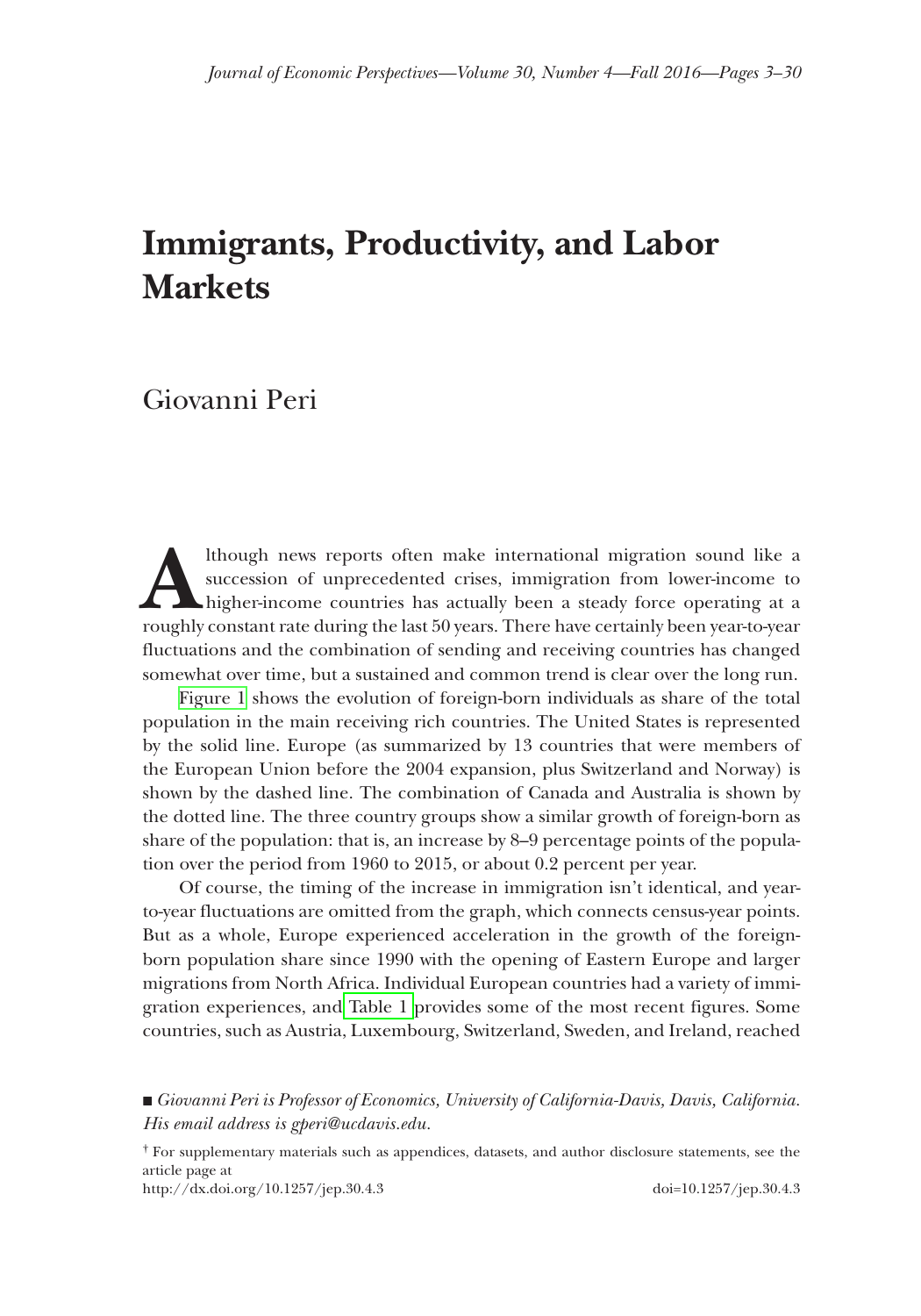

<span id="page-1-0"></span>*Figure 1* **Foreign-Born as Share of the Population**

*Sources:* Original data sources are the National Censuses and other National Population surveys. For the period 1960–1980, we use the aggregation of immigrants reported in World Bank (2012), while for the period 1990–2015, we used United Nations (2015). Total Population data are from the World Bank. *Notes:* The figure shows total foreign-born as share of the total population in the United States, Europe, and Canada-Australia. The countries included in what we call Europe are 13 countries of Western Europe that first joined the European Union before 2004 (Austria, Denmark, Finland, France, Germany, Greece, Ireland, Luxembourg, the Netherlands, Portugal, Spain, Sweden, and the United Kingdom—excluding Belgium and Italy for which data are not available) plus Switzerland and Norway.

shares of immigrants above 15 percent in 2015, with fast growth during the previous two decades. In some cases, such as Spain and Ireland, the last 20 years marked the only period of significant immigration, beginning with a very small foreign-born population in 1995. For other countries, such as Finland and Portugal, immigrants as percentage of population are still in the single digit. Looking again at Figure 1, we see that, relative to Europe, the United States has been on a roughly steady immigration trajectory since 1970, with a faster rate in the 1990s (a period of large immigration from Mexico). Canada–Australia experienced an acceleration during the ten years since 2005. In 2015, about 13 percent of the population in the United States and Europe and about 25 percent of the population in Canada and Australia was foreign-born.

The presence of foreign-born in Europe, the United States, Canada, and Australia increased significantly over the last four decades, despite the fact that immigration policy did not become significantly more open in these countries over the same period. For example, in the United States, the Immigration and Naturalization Act of 1965 established the prevailing principles and rules that still govern immigration policies. Although all of these nations have seen some changes to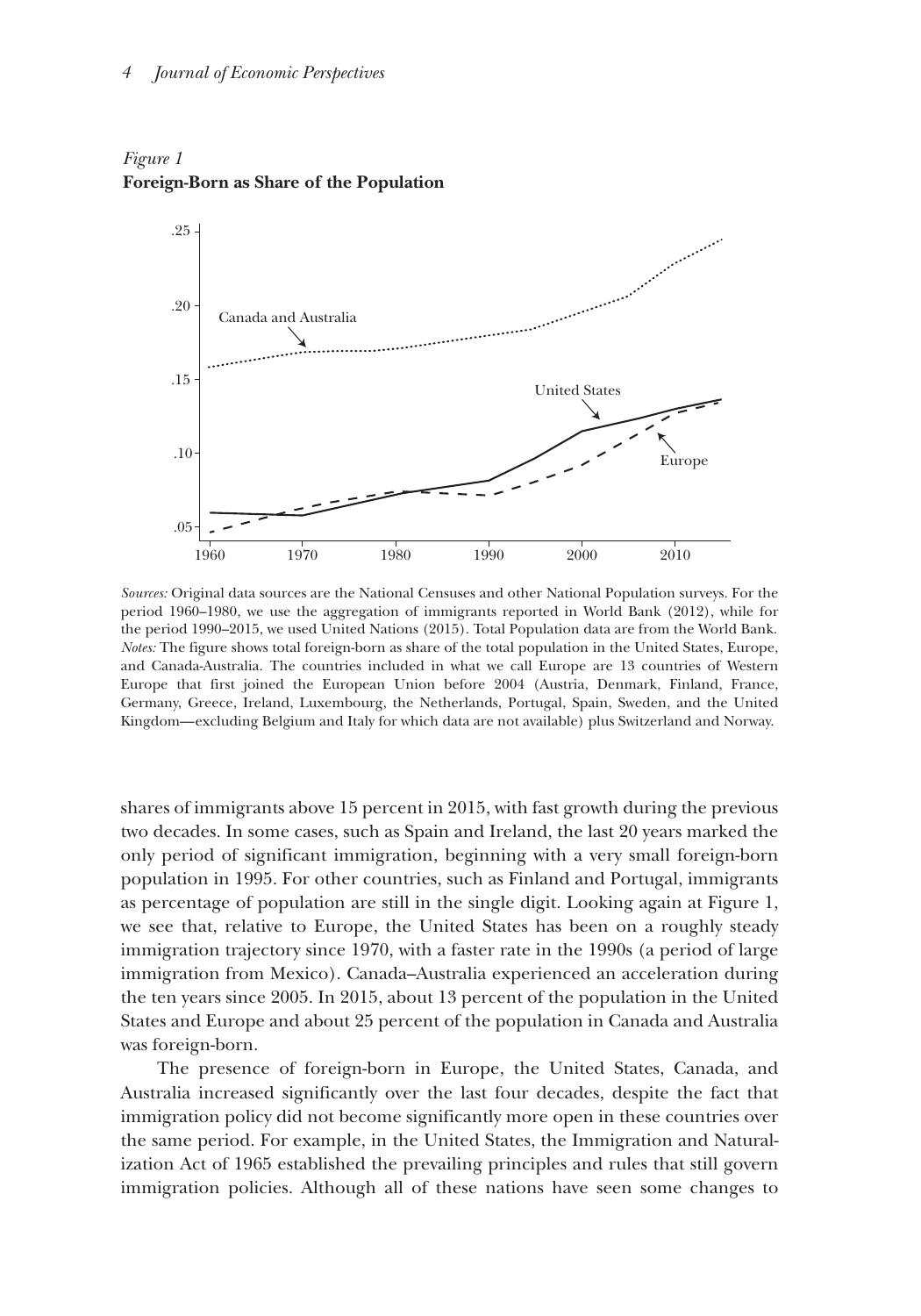| Country<br><i>in Europe</i> | Share of<br>immigrants<br>in population<br>2015 | Change in<br>immigrant<br>share<br>$1995 - 2015$ | Country of origin<br>of the largest groups of immigrants |               |                       |
|-----------------------------|-------------------------------------------------|--------------------------------------------------|----------------------------------------------------------|---------------|-----------------------|
|                             |                                                 |                                                  | Largest                                                  | 2nd largest   | 3rd largest           |
| Austria                     | 0.17                                            | 0.06                                             | Germany                                                  | Serbia        | Turkey                |
| Denmark                     | 0.10                                            | 0.04                                             | Germany                                                  | Turkey        | Poland                |
| Finland                     | 0.06                                            | 0.04                                             | Estonia                                                  | Sweden        | Russian<br>Federation |
| France                      | 0.12                                            | 0.02                                             | Algeria                                                  | Morocco       | Portugal              |
| Germany                     | 0.15                                            | 0.06                                             | Poland                                                   | Turkey        | Russian<br>Federation |
| Greece                      | 0.11                                            | 0.03                                             | Albania                                                  | Germany       | Georgia               |
| Ireland                     | 0.16                                            | 0.10                                             | United<br>Kingdom                                        | Poland        | Lithuania             |
| Luxembourg                  | 0.45                                            | 0.14                                             | Portugal                                                 | France        | Italy                 |
| <b>Netherlands</b>          | 0.12                                            | 0.03                                             | Turkey                                                   | Suriname      | Morocco               |
| Norway                      | 0.14                                            | 0.09                                             | Poland                                                   | Sweden        | Lithuania             |
| Portugal                    | 0.08                                            | 0.03                                             | Angola                                                   | <b>Brazil</b> | France                |
| Spain                       | 0.13                                            | 0.10                                             | Morocco                                                  | Romania       | Ecuador               |
| Sweden                      | 0.17                                            | 0.06                                             | Finland                                                  | Iraq          | Poland                |
| Switzerland                 | 0.29                                            | 0.09                                             | Germany                                                  | Italy         | Portugal              |
| United Kingdom              | 0.13                                            | 0.06                                             | India                                                    | Poland        | Pakistan              |

## <span id="page-2-0"></span>*Table 1* **Immigration in European Countries**

*Sources:* The original data sources are from National Censuses and other National Population surveys. We include the 15 countries of Western Europe for which United Nations (2015) reports data on foreign-born population by country of origin consistently for the last two decades. Data on total population are from the World Bank.

immigration policies over time, those changes have not consistently reduced the entry barriers to immigrants (Ortega and Peri 2013).<sup>1</sup> Thus, the continuing growth in the share of foreign-born residents in these countries has been primarily driven by persistent economic and demographic forces, rather than by a policy shift aimed at opening the borders.

In this essay, I will describe the key facts about immigration to high-income countries. I will also discuss the evolution of the framework that economists use in

<span id="page-2-1"></span><sup>&</sup>lt;sup>1</sup>The United States has seen two important changes in the last half-century that, although they did not alter immigration policy in a fundamental way, are worth mentioning. First, the Immigration Reform and Control Act of 1986 regularized the status of a large number of undocumented immigrants. It was followed by a high level of tolerance for the inflow and the employment of low-skilled undocumented workers during the 1990s. Second, the H-1B temporary visa program established in 1990 has subsequently become the main channel of entry for work-related high-skilled immigrants, many of whom have eventually become US residents.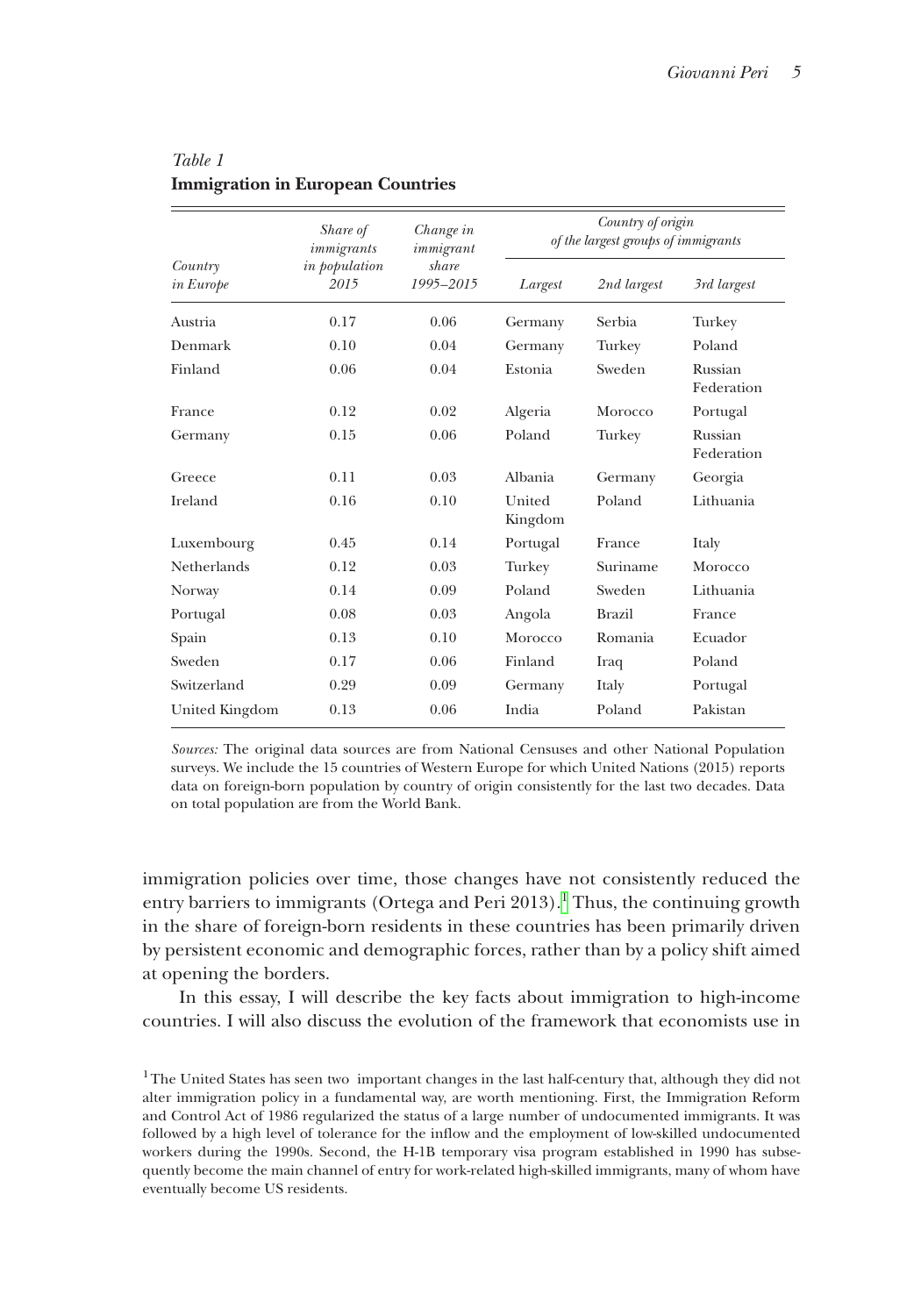thinking about its economic effects. Twenty years ago, economists typically framed their analysis of immigration as an increase in the supply of labor within a model of homogeneous workers and a downward-sloping labor demand, which was determined by the complementarity between labor and physical capital. $^2$  This approach tended to focus the attention of the researcher on how immigrants competed with other homogeneous workers in the labor force while keeping everything else fixed, in a "partial" view of the labor market. More recent analyses offer greater flexibility. Researchers now distinguish different types of workers by their education and other important skill dimensions (such as ability in performing manual or analytical tasks). Moreover, immigration is now analyzed in a framework that looks at its total effects and accounts for many responses to immigrants: from native workers, in terms of possible complementarities and degrees of specialization; from firms, in terms of choices about capital and technology; and even from consumers, in terms of the mix of goods and services they choose to purchase. Unsurprisingly, this framework has produced a richer set of possible effects of immigrants on wages and employment of natives. Indeed, not only economists studying labor markets but economists studying regions, firms, trade, and investments have begun analyzing the multifaceted impact of immigration.

## **Trends in Origins and Skill Levels of Immigrants**

Up until about 1990, immigrants from other high-income countries represented a significant share of total immigrants, especially in inter-European migration and in Canada and Australia (which received a large share of migrants from Europe). However, the growth of the foreign-born population during the last 25 years has been mostly fueled by the growth in immigrants from nonrich countries. In the United States, immigrants from nonrich countries, especially from Asia and Latin America, were the largest part of the foreign-born population already in the 1970s, and the whole increase since 1990s has been due to their growth. In Europe, however, immigration from Asia, Africa, and Latin America was much less prevalent before 1990. [Figure 2](#page-4-0) shows for the United States (solid line), Europe (dashed line), and Canada–Australia (dotted line), the immigrants from nonrich countries (that is, originating outside of this group itself) as share of the population since 1990. The growth of that group accounts for the whole growth of foreignborn, expressed in terms of population share, experienced in those country groups during the period considered (compare with Figure 1).

Two qualifications of this phenomenon are important. First, the "nonrich" countries with largest emigration rates to high-income countries are those at intermediate levels of economic development, like countries in Latin America (for

<span id="page-3-0"></span><sup>&</sup>lt;sup>2</sup>As an example of discussions based on this approach, this journal published a three-paper "Symposium" on Immigration" in the Spring 1995 issue, assessing the labor market impact of immigrants in 1995. Borjas (1995) and Friedberg and Hunt (1995) are two very highly cited essays from that issue.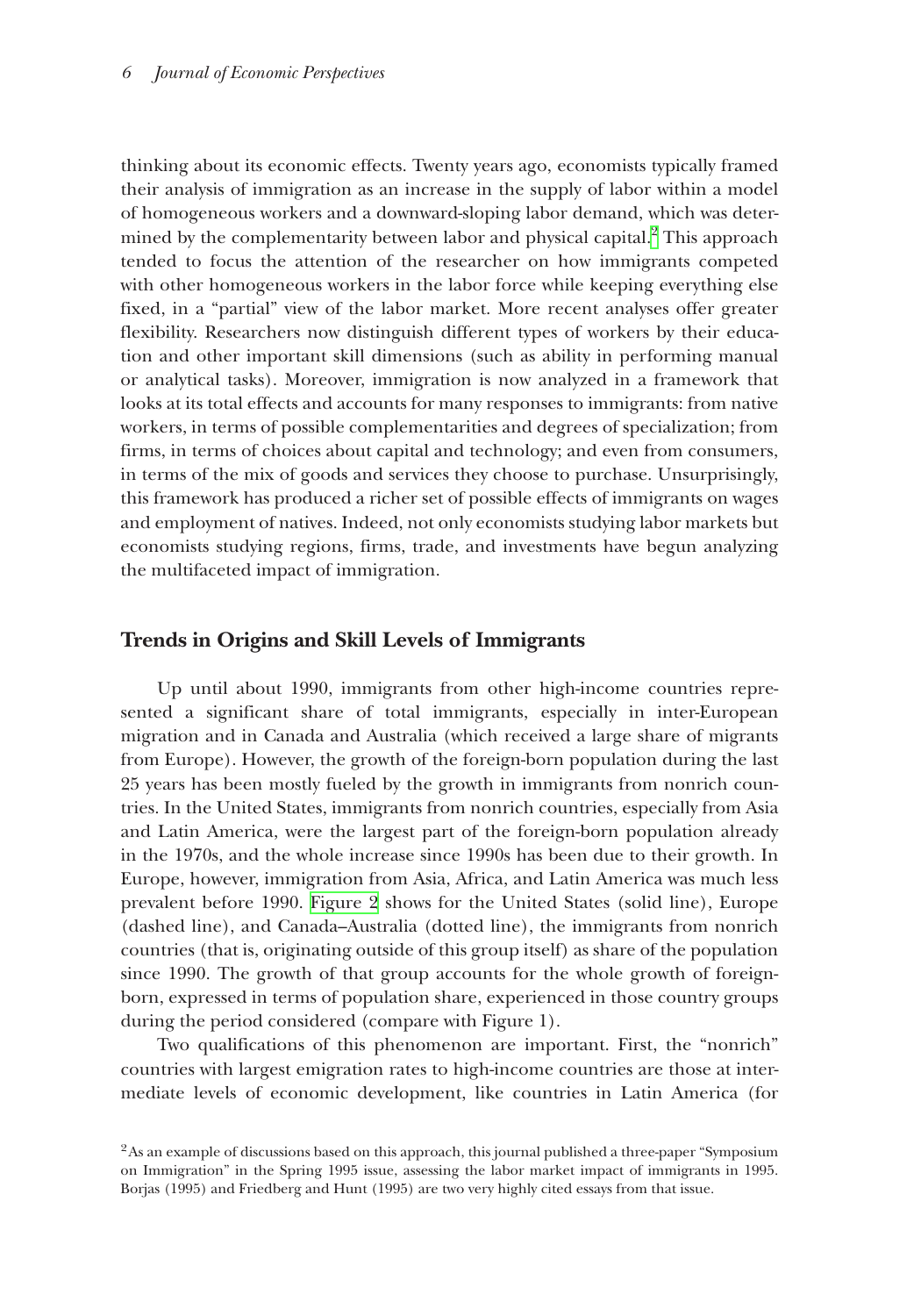

## <span id="page-4-0"></span>*Figure 2* **Foreign-Born from Nonrich Countries as Share of the Population**

*Sources:* The data source for immigrant counts is United Nations (2015), and data on total population are from the World Bank.

*Notes:* The figure shows foreign-born from outside of Europe, the United States, Canada, and Australia as percentage of the population. The solid line represents the figures for the United States, the dashed line for Europe (as defined in Figure 1), and the dotted line is the aggregation of Canada and Australia. The period covered is 1990–2015.

example, Mexico), East Asia (for example, the Philippines), or North Africa–Middle East (for example, Algeria or Morocco), but not the poorest part of the world like the countries of sub-Saharan Africa. Since 1990, about 50 percent of immigrants to the United States, Europe, Canada, and Australia were from Asia, 30 percent from Latin America, and only 20 percent from Africa. Emigration is generally low from very poor countries; indeed, growth in income and education in very poor countries is frequently associated with increased emigration rates because migration becomes more affordable and economic returns to emigration grow. Emigration to high-income countries is better described (as in Clemens 2014) as a phase in the economic development of a country rather than an escape valve for countries most deeply mired in poverty.

A second important qualification is that, while immigration from nonrich countries often conjures images of large masses of unskilled laborers, in reality it has been quite skill-intensive. The composition of immigrants into high-income countries, even if they originate from countries with lower income per person, tends to be more concentrated among highly educated than among less educated, relative to the population of the country of destination. Grogger and Hanson (2011) show that highly educated people are much more likely to migrate and obtain the largest economic gains from migration. [Figure 3](#page-5-0) shows the trends over time for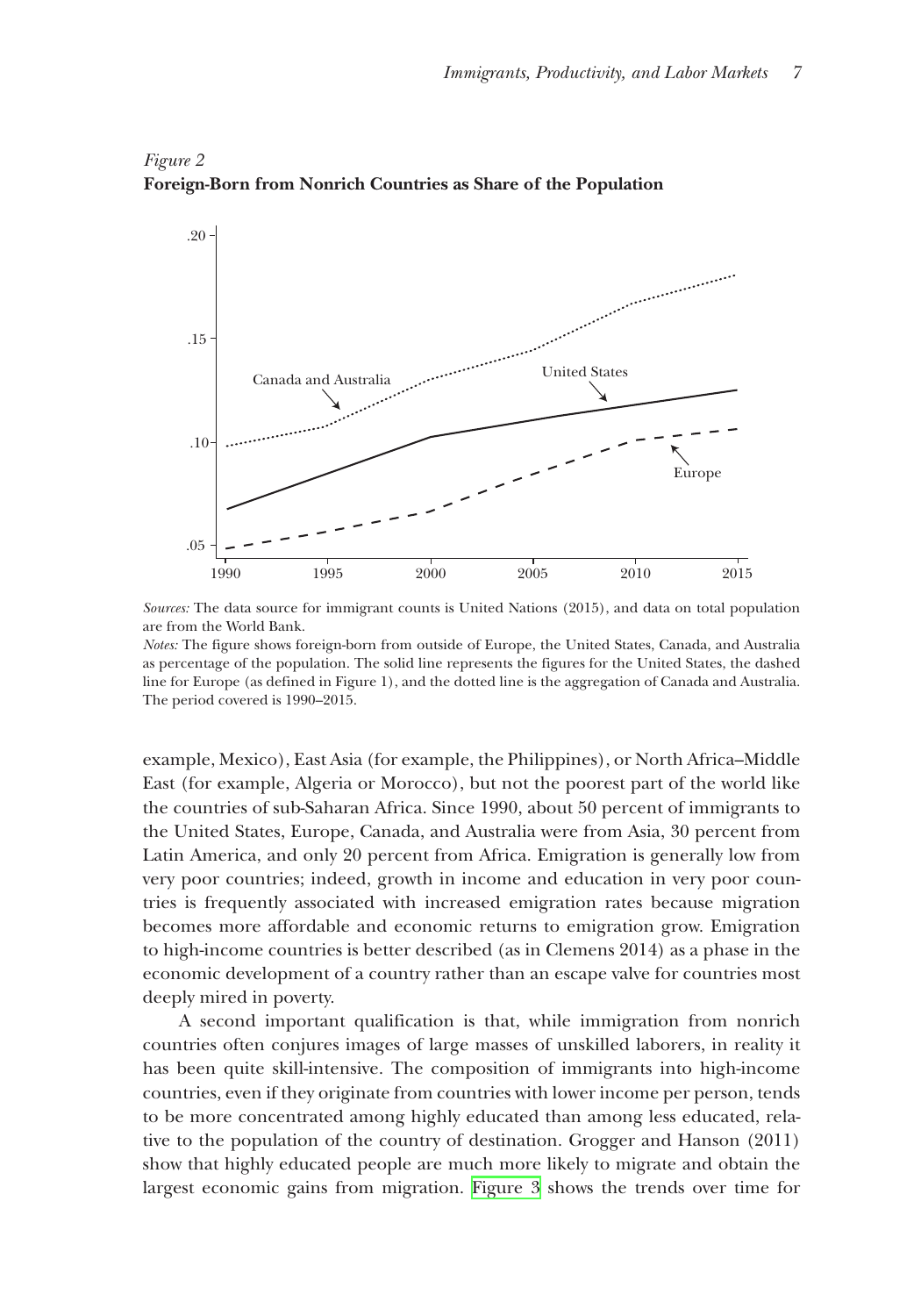

<span id="page-5-0"></span>*Figure 3* **Foreign-Born Share in Europe, by Schooling Group**

migrants to Europe: the thick line shows the foreign-born share of the population; the dashed line shows the foreign-born share for the population with secondary education or less; and the dotted line shows the foreign-born share for the population with more than secondary education. A qualitatively similar pattern appears in the data for Canada and Australia (not shown): that is, the foreign-born were overrepresented in the higher education group vis-à-vis natives. If we consider that natives in the receiving countries increased significantly their level of schooling during the considered period, and also that the average schooling in countries of origin of immigrants was usually lower than in the receiving countries, we realize that immigrants were very positively and increasingly selected along the education dimension. Thus, migrants from nonrich countries were highly educated not just relative to other people in their countries of origin (Docquier and Marfouk 2004; Docquier, Lohest, and Marfouk 2005; among others) but, usually, also relative to the country of destination (Docquier, Ozden, and Peri 2014). This strong selection can be rationalized by the fact that highly educated individuals are those for which absolute returns to migration are largest, because rich–poor country wage differentials between skilled workers are larger than the differentials between low-skilled workers.

*Sources:* The data source is Brücker, Capuano, and Marfouk (2013) for the number of immigrants by education group and Barro and Lee (2013) for the number of natives by education group. *Notes:* The figure aggregates the 15 countries included in our definition of Europe. It shows the foreignborn share of the population (thick bold line), the foreign-born share for the population with a secondary education or less (dashed line), and the foreign-born share for the population with more than secondary education (dotted line). The period covered is 1980–2010.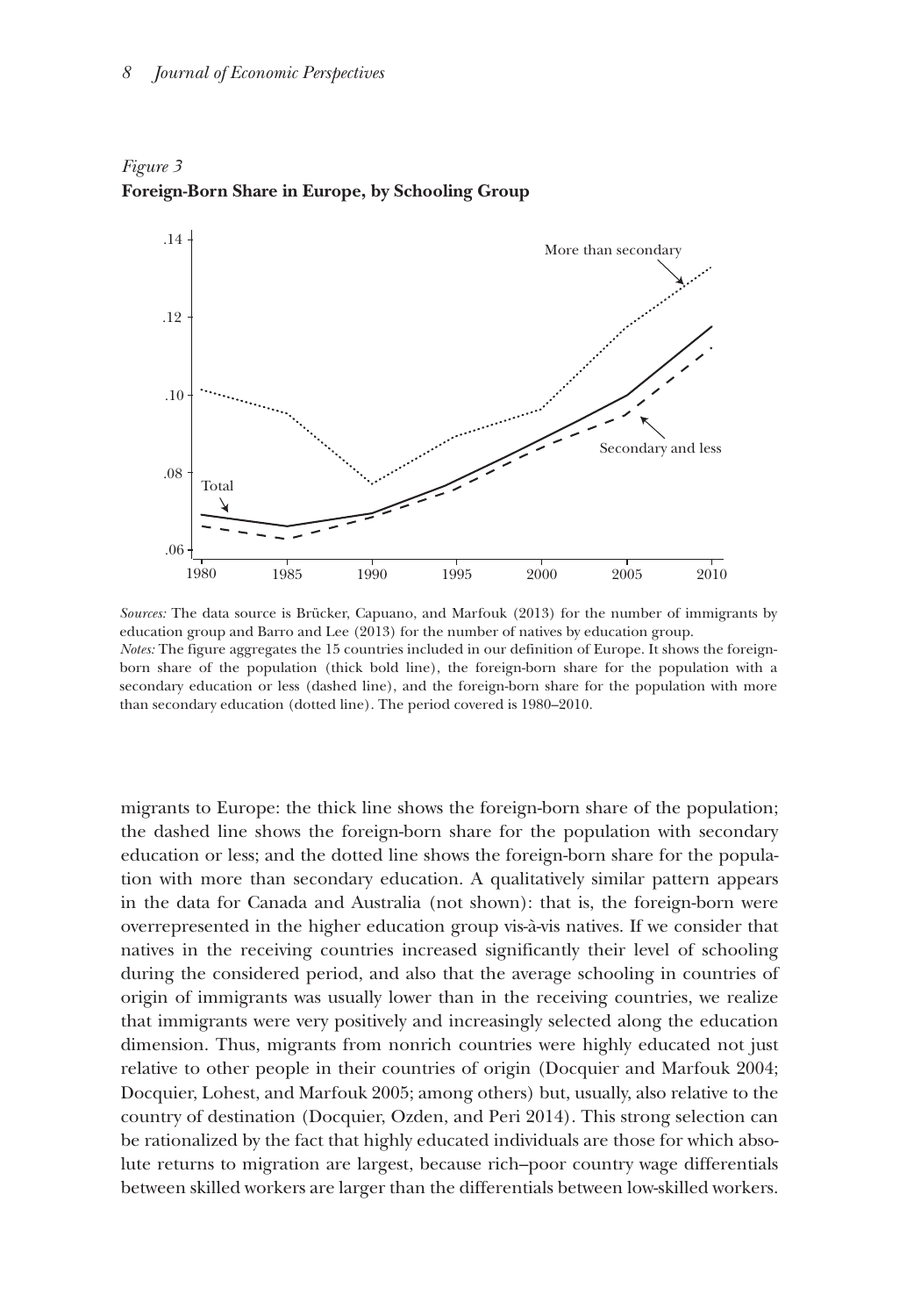

## *Figure 4* **Foreign-Born Share in the United States by Schooling Group**

*Notes:* The figure is relative to the United States. The solid line represents foreign-born as share of the resident population, 18 years and older. The short-dashed line represents foreign-born with high school degree or less as share of residents with high school degree or less. The long dashed line represents immigrants with some college education but no degree as share of the residents with some college but no degree. The dotted line represents the college-educated foreign-born as share of college-educated residents. The source of data is the US Census 1960, 1970, 1980, 1990, 2000, and, yearly, American Community Survey, 2000–2014.

Figure 4 shows these patterns for the United States since 1960. The solid line shows the foreign-born share of the US population, and then the US population (older than 18) is divided into three groups: those with high school diploma or less, those with some college education, and those with a college degree or more. US immigrants were underrepresented at intermediate levels of "some college" education, shown by the long-dashed line. However, they were overrepresented both among less-educated (short-dashed line) and among college-educated-or-more, shown by the dotted line. [Figure 5](#page-7-0) illustrates this point more vividly. It presents the share of foreign-born as of 2014 divided into eight education groups, showing that US immigrants are overrepresented at the two extremes of this skill distribution. One-third of US workers with a PhD and a job in a STEM (science, technology, engineering, and mathematics) field were foreign-born in 2014, as well as 40 percent of workers with no high school diploma. We will discuss the implications of this distribution in the next section.

An additional fact about the distribution of foreign-born in the United States is that the immigrant population tends to be much more spatially concentrated than the native population (as discussed in Lewis and Peri 2015). Only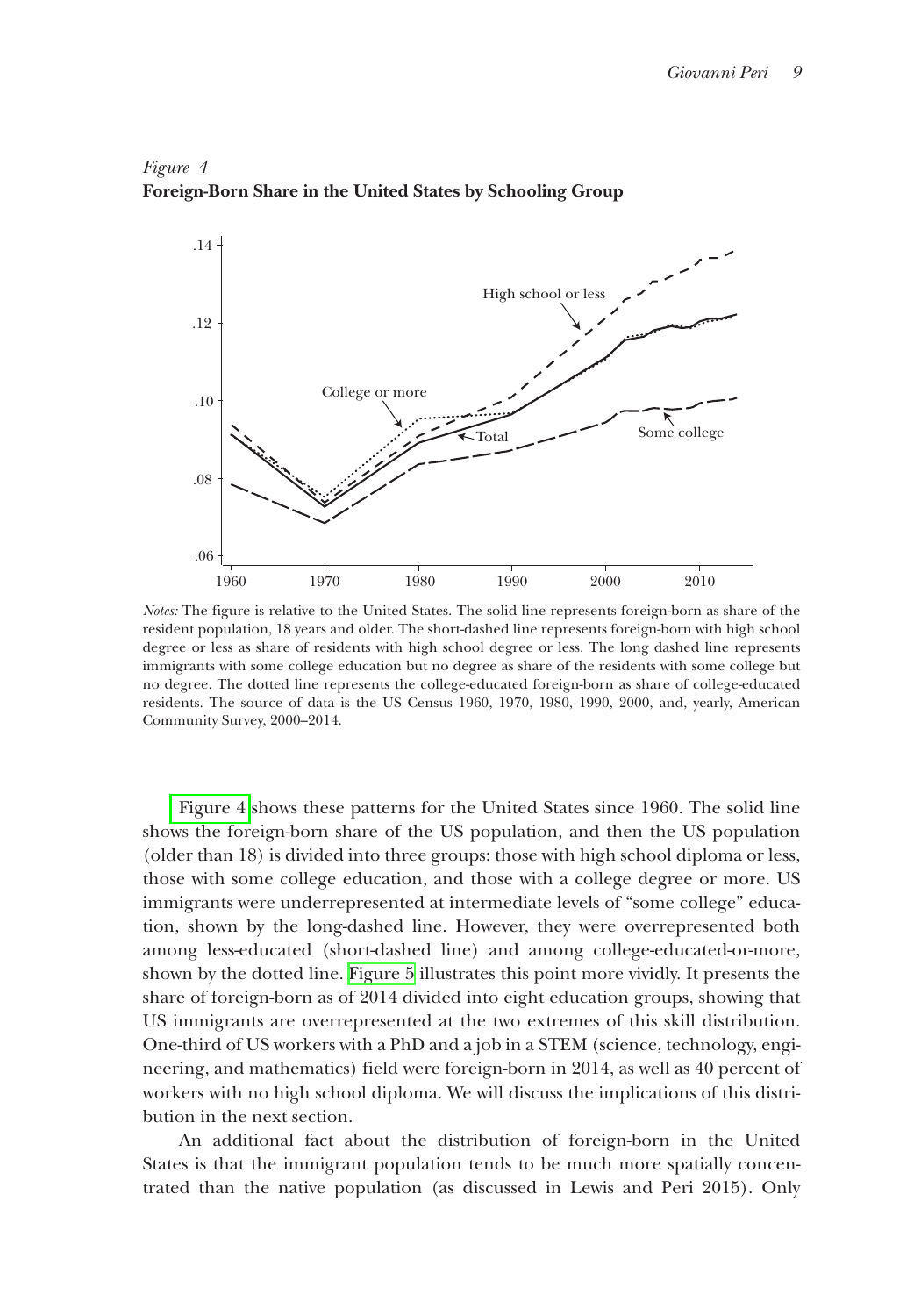

<span id="page-7-0"></span>*Figure 5* **Foreign-Born Share of Employment by Schooling Group, United States, 2014**

*Source:* The data include US residents 18 years and older from the ACS 2014. *Notes:* The groups are defined as follows: "HS Dropout" is the group with no high school diploma. "HS Diploma" is the group that has a high school diploma as highest degree and no further education. "Some College" is the group with a diploma and some college attendance but no degree. "Associates" is the group with an associate degree. Bachelors" is the group with a Bachelor degree. "Master and Other Professional Degree" is the group with a Master degree or a professional (law, medical) degree. "PhD" is the group of people with a PhD. "PhD with STEM occupation" is the group with PHD employed in STEM occupations as defined in Peri, Shih, and Sparber (2015).

5 percent of the US rural population is foreign-born. However, that share grows to 8 percent in urban areas that are not in the top 100 in terms of population, to 12 percent among the top 100 metro areas by population, to 30 percent in the top ten metro areas by population, and 39 percent in the top two metropolitan areas of New York and Los Angeles. This tendency to agglomerate in large urban areas as well as the large college share of immigrants (and even more, the large share of immigrants among those with science, technology, engineering, and mathematics degrees) implies that immigrants could be contributing to human capital agglomeration and density externalities. Faster learning, better employer-employee matches, lower transportation costs, cross-fertilization of ideas, and similar productivity-enhancing externalities—of the type identified in Ciccone and Hall 1996; Moretti 2004a and b; Greenstone, Hornbeck, and Moretti 2010; and Iranzo and Peri 2009—could be strengthened by the described features of US immigrants. The next section explores economic frameworks that lay out the channels for these effects and, in general, for the effects of immigrants on labor productivity and wages.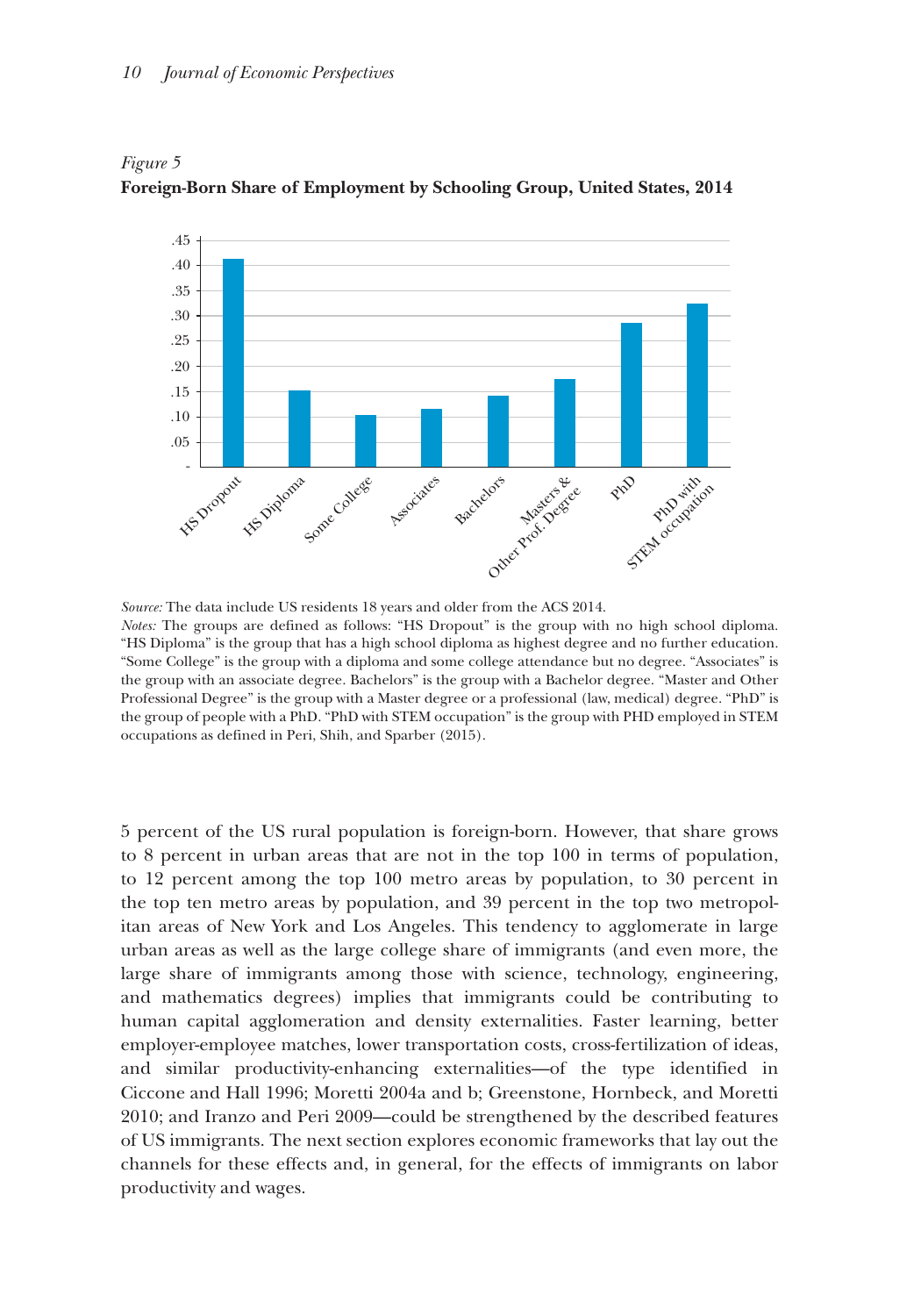## **Canonical and More Recent Economic Frameworks**

When analyzing the labor market impact of immigrants on wages during the 1980s and 1990s, economists usually started within a basic framework sometimes called the "canonical" model. This approach considers immigration as a change in supply of homogeneous aggregate labor. It assumes that the most relevant factor determining labor demand (that is, marginal productivity of labor) is the amount of physical capital, which is considered fixed in the short run and adjustable in the long run. Hence the only predicted effect of increased immigration in this model is an increase of labor supply along a downward-sloping demand curve in the short run and then a movement along a horizontal demand curve in the long run, when capital adjusts (as long as we assume constant returns to scale to capital and labor). When using this model, economists asked: "What is the elasticity of labor demand in the short run?" The answer would determine the extent of the negative effect of immigration on native wages in the short run.

The last 20 years of research have shown that this canonical model excessively constrains our understanding of the effects of immigration. More recent frameworks have offered several variations and typically have incorporated four features that are absent or undeveloped in the canonical model: 1) immigrants are analyzed as a change in the supply of heterogeneous workers<sup>3</sup> in a general equilibrium context; 2) there is significant variety and differentiation between the kinds of tasks that immigrants and natives are more likely to perform; 3) native workers and firms can shift their choices in response to immigration; and 4) immigrants may affect the total factor productivity at the local (city, region) level.

#### **Skills of Immigrants and Skills of Natives**

A first aspect of the new framework is that it moves away from analyzing immigration as a partial equilibrium change in the quantity of homogeneous labor supply. Instead it considers immigration within the framework of general equilibrium changes of heterogeneous labor supply. Specifically, it views immigrant workers, as providing differentiated inputs in production, where a key aspect differentiating the inputs of workers is their level of education. Moreover, as the inflow of immigrants has been a continuous phenomenon, protracted across the decades (albeit with yearly fluctuations), this framework recognizes that physical capital has adjusted at comparable speed requiring a general equilibrium approach.

<span id="page-8-0"></span><sup>&</sup>lt;sup>3</sup>As many readers will recognize, other fields of economics have evolved along roughly similar lines. For example, international trade economists have learned the advantages of analyzing trade between heterogeneous firms with different productivity (Melitz 2003) while allowing for the possibility of trading and offshoring productive tasks (Grossman and Rossi-Hansberg 2008). Labor economists have learned the importance of thinking within a framework where heterogeneous workers and machines perform productive tasks with different degrees of complementarity and substitutability (see the excellent review in this journal by Autor 2015). The framework here achieves similar progress in thinking of the effects of immigrants on labor market outcomes and productivity of natives.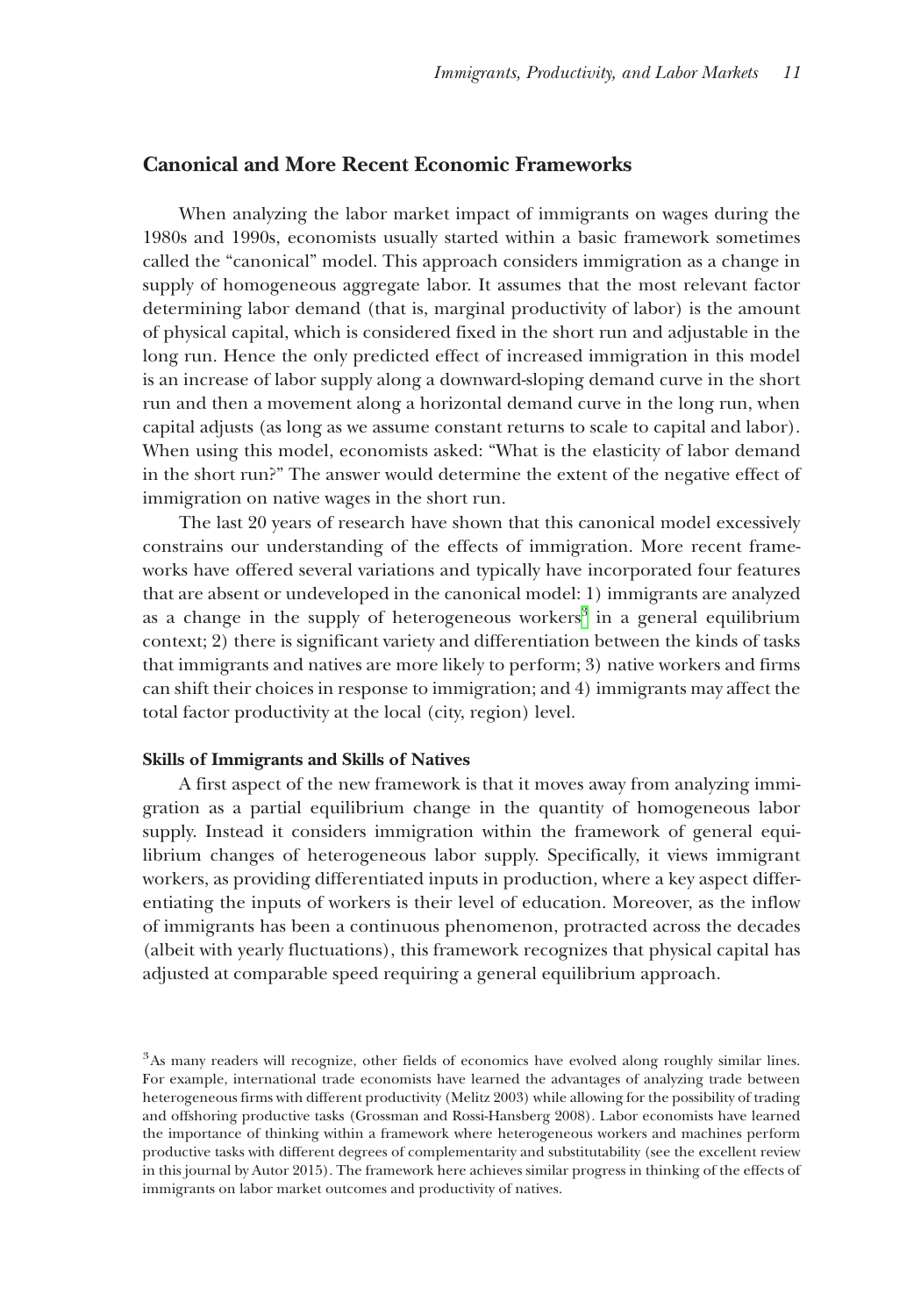The choice of how to partition workers of different education levels into different and complementary (rather than easily substitutable) production skills has been a debated topic. It is an important choice because the partition of skill groups and their degree of complementarity has implications for how changes in relative demand and relative supply translate into wage changes. A group of studies (such as the seminal paper by Card and Lemieux 2001, and then Card 2009; Goldin and Katz 2008; and Ottaviano and Peri 2012) has argued that the most relevant partition across workers by education groups is between people with at least some college education and people with a high school degree or less. We will call these two groups "college-educated" and "non-college-educated." These two groups of workers tend to be employed in different occupations. They use different technologies and are characterized by different productive abilities. More importantly, the relative wage of college-educated has grown relative to non-college-educated during the last 40 years, driven by technological and structural change, and it has also been negatively affected by their relative supply, revealing a significant degree of complementarity between these two groups (Autor, Katz, and Kearny 2008).

Another line of research, however, emphasizes that further partitioning along the schooling dimension is needed to understand the impact of immigrants (for example, Borjas, Grogger, and Hanson 2012). In particular, workers with no high school degree and workers with just a high school degree should be considered as differentiated and complementary rather than as substitutes. This choice would imply a more concentrated competition effect of immigrants among workers with no degree (where supply of immigrants is larger) and positive complementary effect on workers with just a high school degree. We do not think that the balance of empirical evidence supports this assumption, as relative wages of high school dropouts and graduates do not seem to respond to changes in their relative supply, either at the national (Ottaviano and Peri 2012) or the local level (Card 2009).

We recognize, however, that the estimate of elasticity of substitution across education groups is sensitive to the empirical specification and to the identification assumptions (a point made in Borjas, Grogger, and Hanson 2012), and hence there is room for disagreement on this issue. Other subpartitions of immigrant skill levels according to experience or age have been used, but workers' productive skills seem significantly more interchangeable (substitutable) across ages, and we will not focus on this dimension here.<sup>[4](#page-9-0)</sup>

Considering "college-educated" and "non-college-educated" as the two relevant labor inputs has two consequences. First, the inflow of immigrants to the United States was quite balanced, nationally, between these two education groups: In 2014, the percentage of foreign-born among US workers with less than a college degree

<span id="page-9-0"></span><sup>&</sup>lt;sup>4</sup> The age structure of immigrants could be relevant in affecting relative wages of young and old workers, but the literature has not focused much on this issue. Potentially more relevant is the fact that, as immigrants are younger than natives, they can reduce the dependency ratio and help fund social security in rich countries. This point has been made in several policy reports and anecdotally, but we do not know of academic papers that analyze this effect in detail.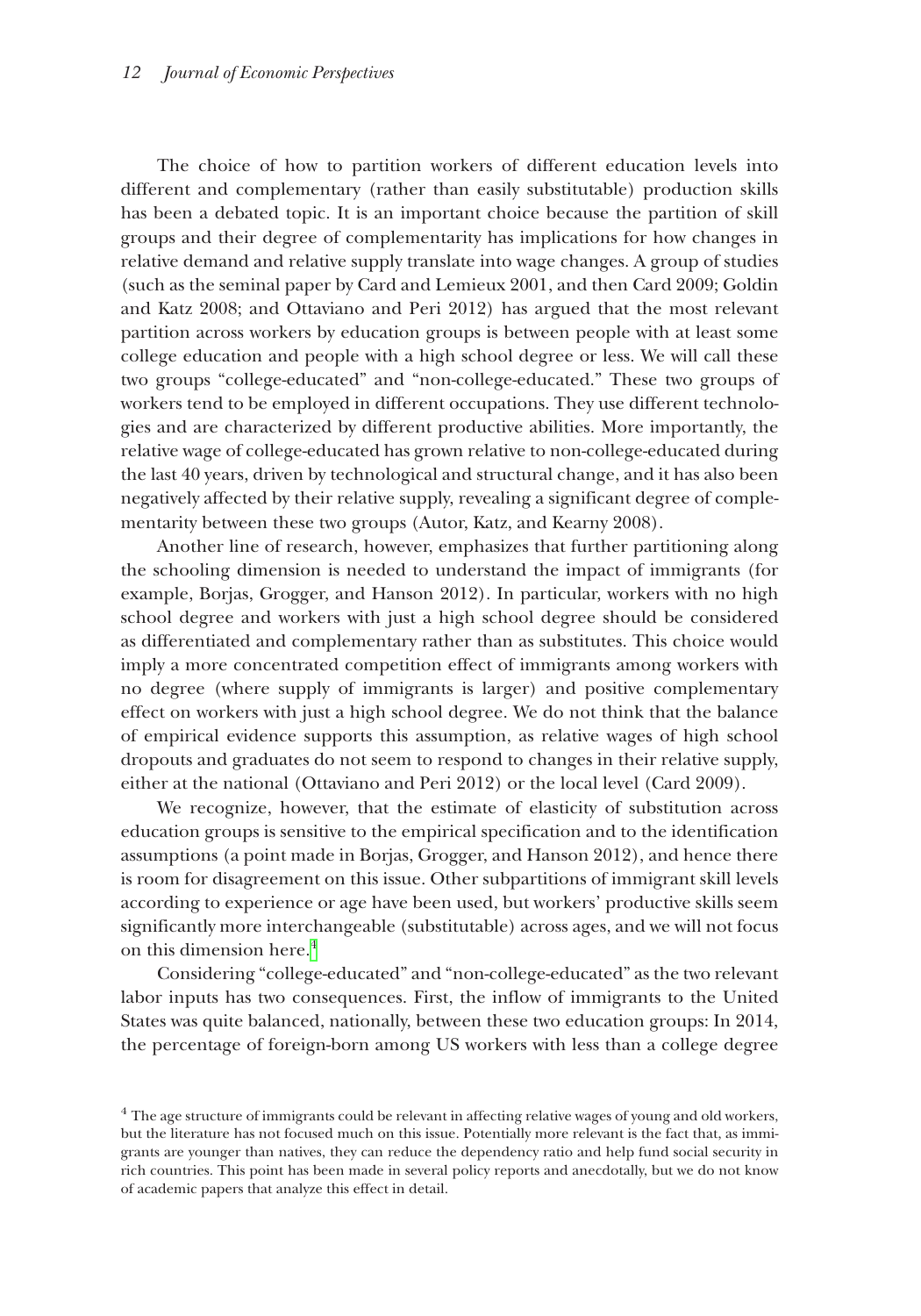was 16.9 percent, and among those with college or more it was 16.1 percent. Thus, the effect of immigration on the relative supply of these two types of labor was limited. Hence, purely through forces of substitution or complementarity, US immigration would not have much effect on relative wages of college and non-college workers at the national level. Second, as US immigration was a continued and fairly steady phenomenon during the last 40 years, capital could adjust (as argued in Ottaviano and Peri 2012), so also the absolute wage of each group should have remained rather stable in response to immigration. These considerations suggest that if we limit the focus to relative skill supply and physical capital adjustment, and if we emphasize the college/non-college division as the most relevant skill partition, the general equilibrium effects of immigration on wages of natives during the last decades should have been quite small.

#### **Differentiation among Productive Tasks**

The second aspect of the new framework is that within the group of collegeand non-college-educated, it can be useful to consider workers as differentiated in their supply of productive "tasks." For the group of non-college-educated, it makes sense to separate the supply of manual tasks, which are more commonly performed by immigrants, and nonmanual tasks—mainly communication-interaction tasks more commonly performed by natives. For example, if we rank occupations by their manual content (defined as intensity of use of eye-hand-foot coordination measured by the Dictionary of Occupational Titles produced by the US Department of Labor), we find that in 2014 the foreign-born made up about 18 percent of noncollege workers doing jobs with little manual content, but about 32 percent of the jobs with the highest level of manual content (based on our own calculations using US Department of Labor information on occupation skill content and American Community survey data). For the group of college-educated, on the other hand, it makes sense to separate what are often called the math-analytical tasks from the rest, which can be broadly classified as managerial-communication tasks. Immigrants with college education are more likely to have jobs that focus on tasks in the math-analytical category. With immigrants changing the relative supply of manual and math-analytical abilities within the two education groups, this could generate depressing effects on wages in manual tasks (within non-college-educated) and in math-analytical tasks (within college-educated). Through complementarity, it would also generate an increase in the wage of nonmanual and nonmath-analytical occupations, which would disproportionately benefit native workers.<sup>[5](#page-10-0)</sup>

<span id="page-10-0"></span> $<sup>5</sup>$ If one is not interested in analyzing the mechanism at work with regard to the tasks and occupational</sup> specialization of immigrants and natives, but only the wage effects of immigration on natives of different education levels, then one can simply consider the college- and non-college-educated to be imperfectly substitutable inputs, and immigrants and natives to be imperfectly substitutable subgroups within each of those. Because of specific skills, abilities, and preferences, these two groups are imperfect substitutes, and one can estimate the degree of complementarity with natives and the implied relative wage effects from an inflow of immigrants with given skill distribution. This has typically been done in a nested constant elasticity of substitution production function framework (Ottaviano and Peri 2012; Manacorda,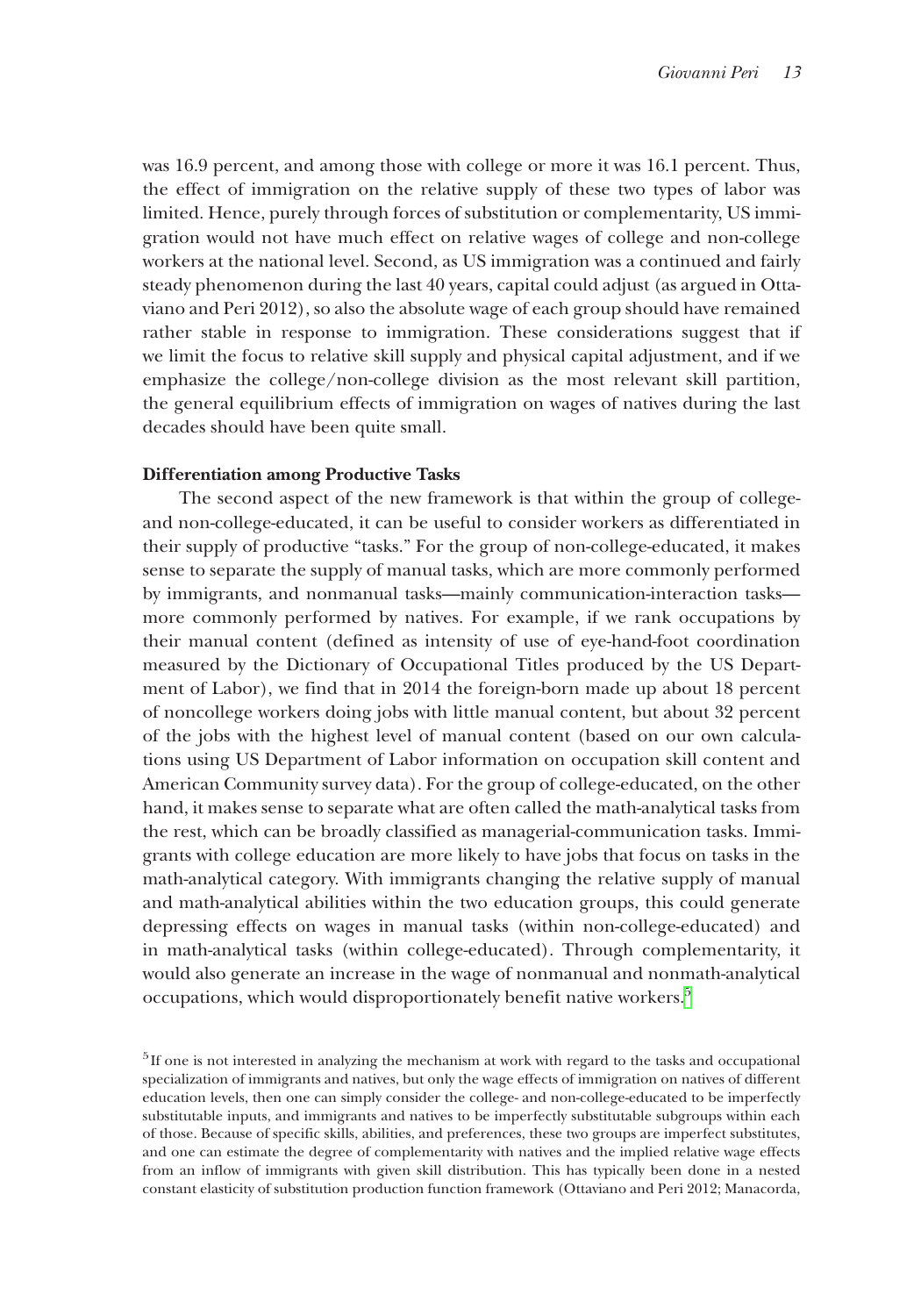The principle of comparative advantage can help explain why US migrants are especially prevalent in physical-manual and math-analytical types of tasks. Manual abilities are transferrable across countries but communication abilities (especially if native languages are different) are much harder to transfer. Hence, non-collegeeducated immigrants working in the US have comparative advantages in manual tasks. For college-educated immigrants, math-analytical skills are more easily transferred across countries than managerial and communication skills, which are more culture and country specific. Moreover, college-educated immigrants are a selected group with high ability levels.

#### **Margins of Adjustment**

A third important aspect of the new and more general framework is that it considers workers' and firms' responses to the changes in relative supply of productive skills brought by immigrants. In general, native workers will tend to move away from task/skills supplied by immigrants and towards tasks/skills complemented by them.

Task and skill supply will respond, slowly, to relative wages. This adjustment may occur, in part, through changes in the educational choice of natives (within college or noncollege groups) by adding a few years of schooling; for example, Hunt (2012) finds that in areas with a large inflow of noncollege immigrants, natives tend to complete high school at higher rates. The shift can also take place by choosing different areas of study. However, it mostly takes place as native workers move towards occupations that specialize in abilities complementary to those of immigrants. Hence, as immigrants are absorbed in manual jobs (such as construction workers, food industry workers, housekeepers, cleaning crews, and waiters), lesseducated natives move to more communication-intensive jobs (construction site supervisors, restaurant managers, farm managers, sale representatives, and similar occupations), whose relative demand increases. This response, together with the change in relative wages, will enhance the complementarity and reduce competition between immigrants and natives of similar educational levels (Peri and Sparber 2009). As for the college-educated group, while foreign scientists and engineers are hired in US companies, native highly-skilled workers pursue more managerialorganizational careers attracted by the premium paid by those jobs, again spurred by complementarity and limited competition with the math-analytical immigrant workers (Peri and Sparber 2011). The idea of individuals adjusting their occupational choice in response to relative compensation is at the base of the Roy (1951) model. The current framework considers it as a task-intensity choice.

Native workers might respond with geographic mobility, too: for instance, native workers can move out of a local economy, like a city or region, if their skills

Manning, and Wadsworth 2012). The results for the US economy as an aggregate imply zero to small positive wage effects of immigrants on natives, which arise as a direct consequence of the balanced college–non-college distribution of immigrants and their small degree of imperfect substitutability with natives. The task framework, however, allows us to "open the box" and study in greater detail one important mechanism through which immigrants and native are different, and it introduces further testable predictions of the impact of immigrants on natives.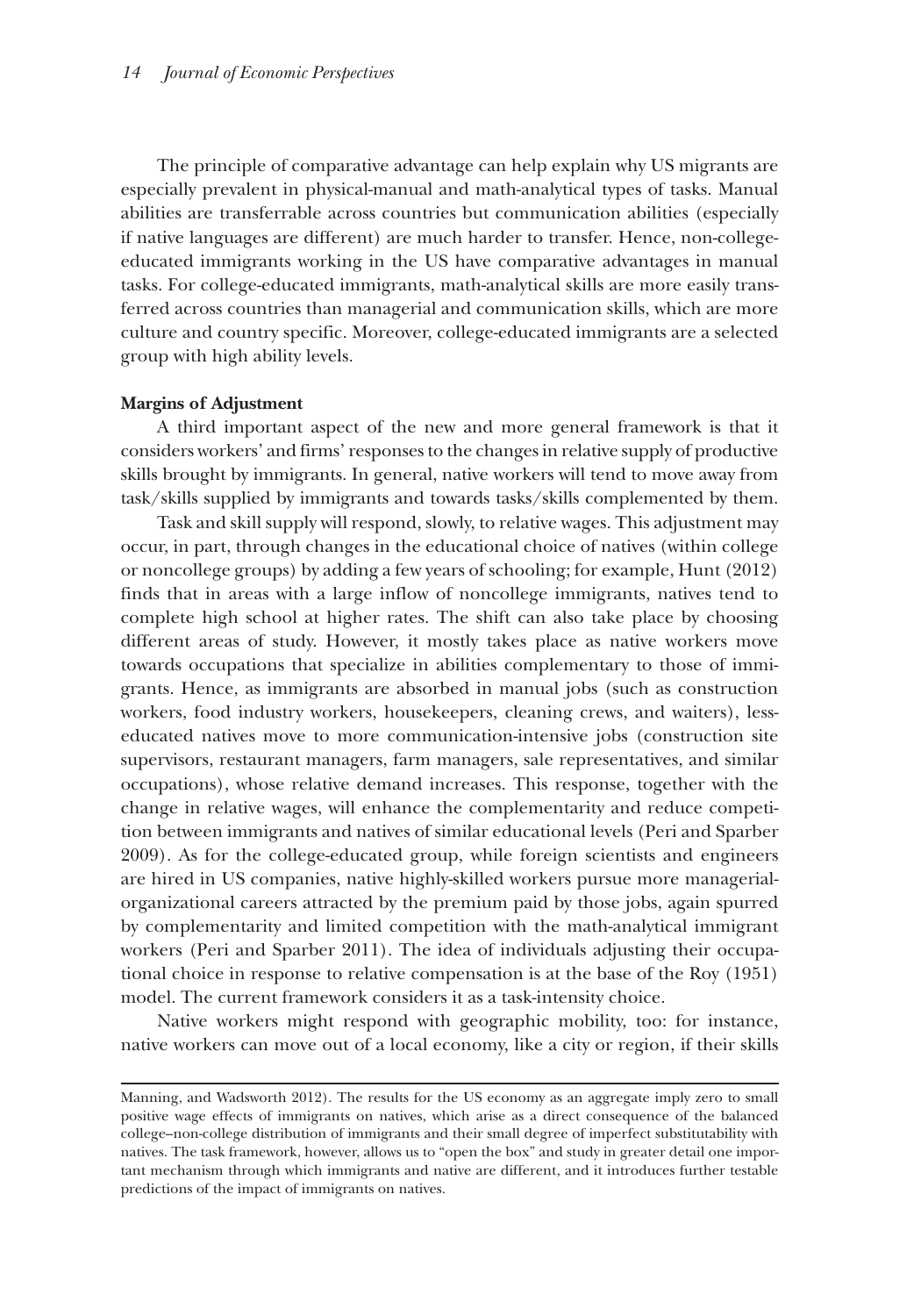are substitutes (or move in if their skills are complements) with those of immigrants. While there is some debate on the geographical mobility of natives in response to immigrants, most studies do not seem to find a very significant role for it (for example, Peri 2012; Peri and Sparber 2009), potentially because other mechanisms already reduce wage impacts and because of moving costs.

A different type of adjustment may also occur at the firm level. Firms choose technology, often associated with a specific type of capital equipment, also responding to the skill supply in the labor force (as illustrated in Acemoglu 2002). For instance, facing a larger supply of manual skills, firms will choose more manualintensive techniques (possibly reducing mechanization of some processes, as shown in Lewis 2011), or in some locations in which immigration is non-college-intensive, firms can use technology that makes more intensive use of such workers (as shown in Peri 2012). Both adjustments will attenuate any downward effect of skill supply on wages by increasing the productivity of the abundant factor. Moreover, such adjustments may come with efficiency gains and thus some overall boost in average wages of both native and immigrant workers.

#### **Externalities of Immigration**

The fourth important aspect of the new framework is that immigrants may generate productive externalities. Several mechanisms are potentially important here.

First, because of the overrepresentation of immigrants among college-educated and science and engineering jobs, immigrants may improve learning and promote innovation at the local level (as illustrated by Kerr and Lincoln 2010; Hunt and Gauthier-Loiselle 2010). A series of papers has argued for positive productivity effects of college-educated in US cities (Moretti 2004a, b; Iranzo and Peri 2009). More recently, local productive externalities of scientists and engineers have been specifically measured (Peri, Shih, and Sparber 2015), and the local multiplier effects of high human capital jobs have been found (Moretti and Thulin 2013).

Second, given the tendency of immigrants to concentrate in urban and particularly in higher-population areas, immigrants may enhance agglomeration externalities by increasing the density of economic activity (as in Ciccone and Hall 1996) based on co-location, reduction of transport costs, increases in local learning, and thicker and more efficient labor markets (Ellison, Glaeser, and Kerr 2010; Greenstone, Hornbeck, and Moretti 2010; Chassamboulli and Palivos 2014).

Yet another channel of positive local productivity effects, potentially important but harder to measure, is that productive benefits may arise from "place of birth" variety in workers, which in turn may generate a greater variety of ideas and increase the variety of goods and services supplied locally (as in di Giovanni, Levchenko, and Ortega 2015) or enhance productivity (Ottaviano and Peri 2006; Ortega and Peri 2014; Trax, Brunow, and Suedekum 2012). In some local services like restaurants and entertainment, the variety brought by foreign-born workers may enhance the amenity value of a location, and make it more attractive to (some) natives. Similarly immigrants may increase the supply and lower the price of some local nontradable services, such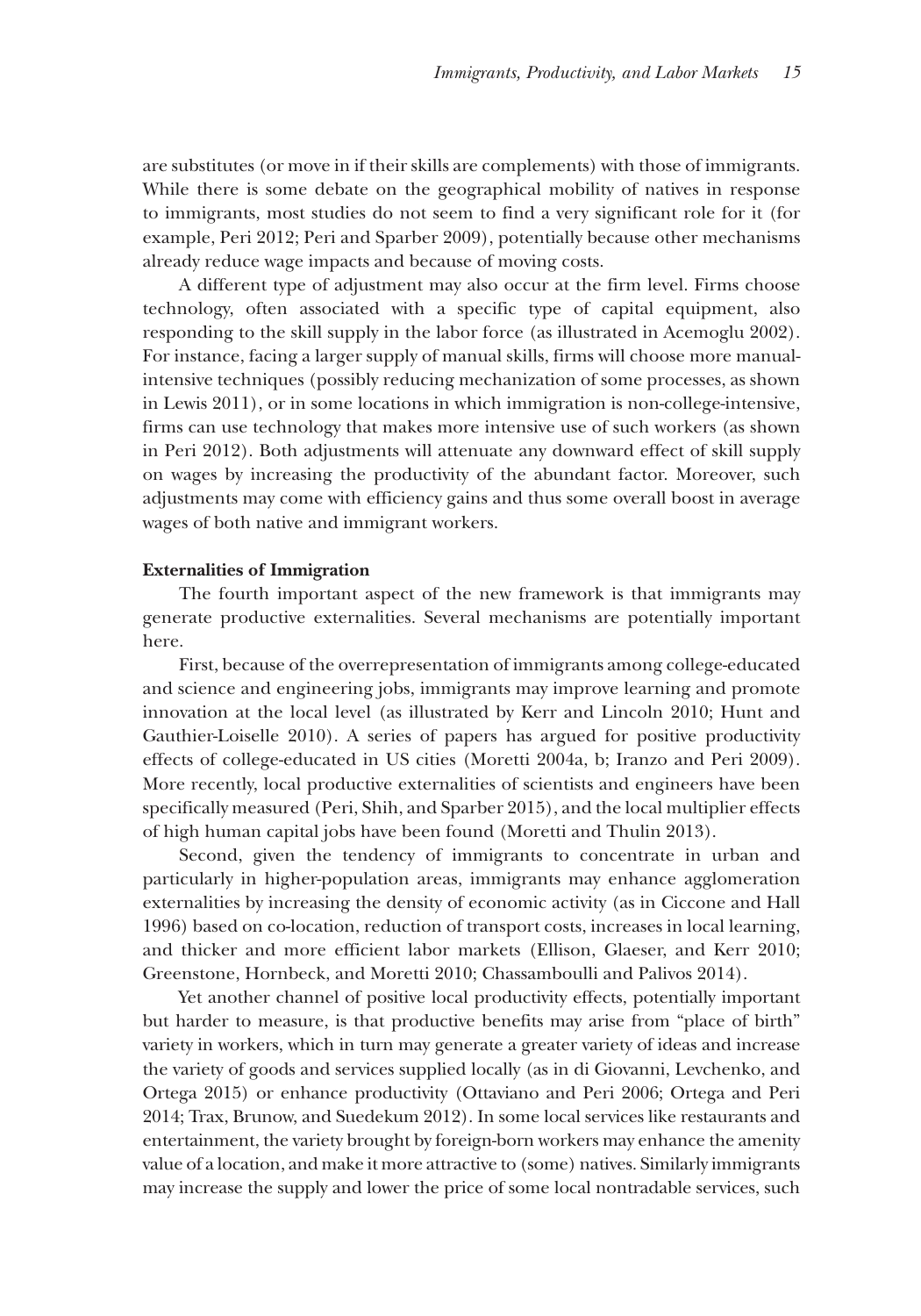as housekeeping, gardening, and child care (Cortés 2008; Cortés and Tessada 2011). This may increase the real income of native residents who consume those services at lower cost and, at the local level it may act as a positive productivity boost.

Finally, if immigrants increase the price of fixed local factors such as land, they may have a negative externality effect on real wages. Land is not a very relevant factor in production in the US economy, but its value can be an important component of housing prices and rental services. Hence, economists have analyzed how immigrants impact the price of housing across US metropolitan areas. Saiz (2007) finds a significant positive effect of immigration on housing costs, which can be due to a constrained supply of housing and represents a crowding externality. However, if accompanied by growth in wages and employment (as in Ottaviano and Peri 2006), it may also in part reflect the higher willingness-to-pay of individuals due to the amenity value of local goods and service variety brought by immigrants, especially by the highly skilled among them[.6](#page-13-0)

Overall, this broader framework for assessing the effects of immigration has important implications. It brings to center stage the analysis of general equilibrium effects of immigration, rather than focusing on partial effects only. Combining the college/non-college framework, physical capital adjustment, and the skill-supply and technology response to the manual and math-analytical changes in skills brought by immigrants, it implies that immigration may not have a strong impact on native relative or absolute wages. Several margins of adjustment will work to reduce the impact of immigrants. The framework also predicts a change in specialization of natives in response to immigration, and it opens the possibility for a positive longrun effect on productivity through local externalities and local price and variety effects. Within this rich set of possibilities, we now turn to the empirical analysis.

## **Empirical Evidence**

The recent empirical literature has made progress in estimating some important parameters that determine the intensity of relative wage effects across skills, as well as parameters that capture the margin of response of native specialization and productivity.

We begin here with the so-called "national approach," which focuses on immigration changing the relative skill supply in labor markets, largely leaving aside other considerations. Those studies consider different skill groups within the whole US as separate labor markets whose demand are connected by their relative substitutability or complementarity in production (such as Borjas 2003; Ottaviano and Peri 2012). This approach focuses on the analysis of complementarity across skills, but it ignores the margins of change in native supply/specialization and the

<span id="page-13-0"></span><sup>6</sup>Diamond (2016) finds that the share of college-educated in a metropolitan area represents a very important amenity and that people, especially the highly educated, are willing to pay for it in the form of higher house price and rents.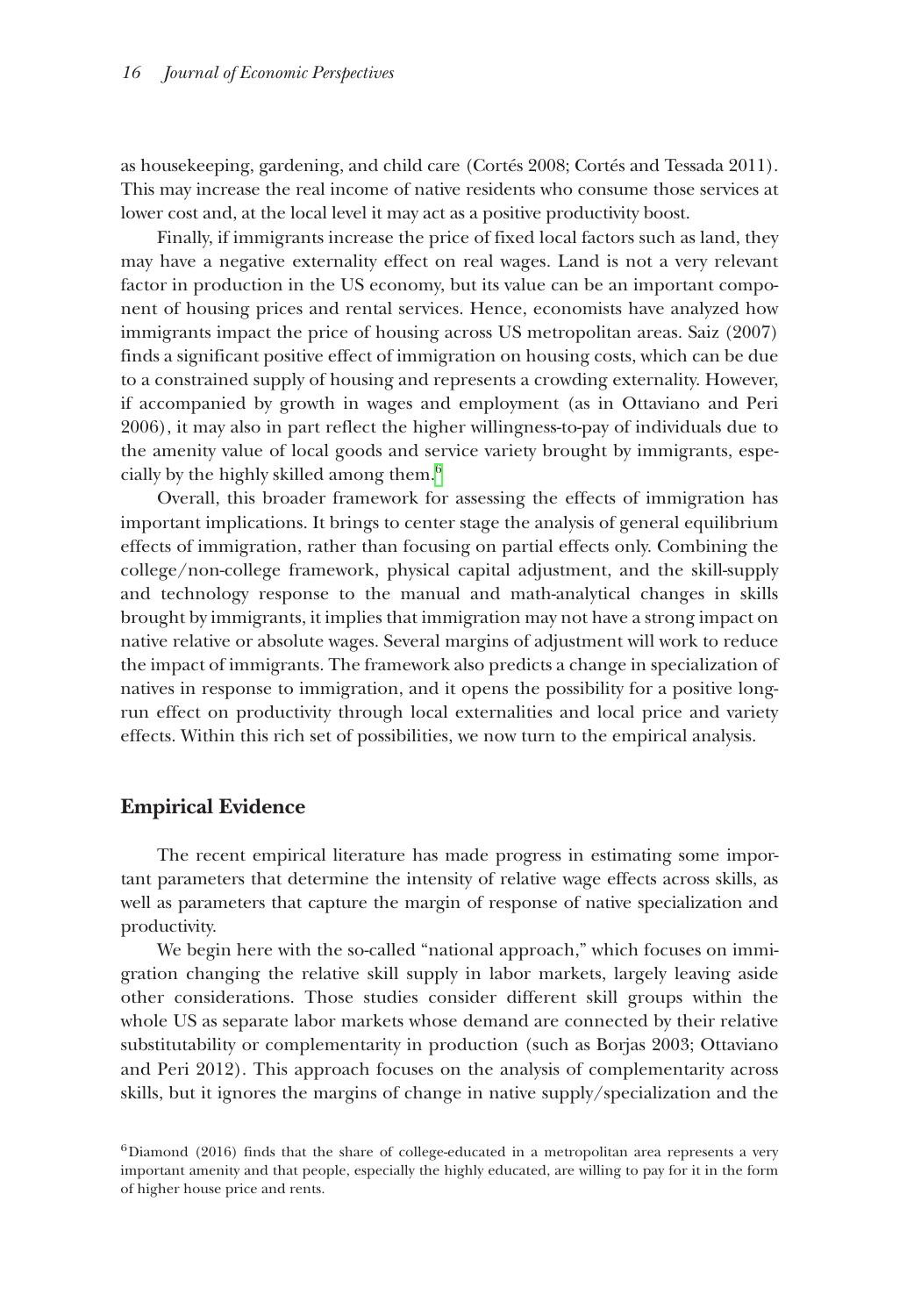technological adjustment, discussed above. We then turn to the studies focused on the margins of adjustment of native labor supply, and on technology adoption and on externality effects of immigrants. Because these effects are more likely to be localized, researchers have mainly used area-level data, especially analyzing metropolitan areas or states. Finally, we turn to quasi-experiments, which study the effects of an exogenous and sudden shift that affects immigration.

All of these approaches are useful and informative. We will discuss what we can learn from each, as well as potential limitations and how economists have improved identification strategies and their understanding of the general equilibrium effects of immigrants using each approach.

#### **National Approach: Focus on Skill and Structure**

In the national approach, the researcher first divides workers into education-age cells (or more generally skill cells), which are combined in a production function at the aggregate US level. This approach then estimates the elasticity of substitution across these cells, using the relative wage response to inflows of immigrants that produced changes in relative skill supply. Borjas (2003) pioneered this approach, building on Card and Lemieux (2001). In Ottaviano and Peri (2012), we extended it, focusing on certain details and assumptions that matter in terms of results. Let's first sketch the methodology of this approach and then consider some findings.

The methodology of this approach begins by partitioning the population by education, age, and US or foreign place of birth. These characteristics are the main determinants of people's skills. Using several observations from the national data over time, it is possible to estimate the elasticity of substitution across those skill cells. However, to have enough statistical power, one has to impose a specific structure of skill complementarity that reduces the number of possible elasticity parameters. The most-used framework, for its tractability and robustness, is the nested constant elasticity of substitution (CES) structure. One common "nesting" structure divides workers into education groups to determine the first partition, and then into experience groups within education groups, and then distinguishes native and immigrant groups within experience groups.

Once elasticities are estimated using regressions, the researcher then needs to "simulate" the general equilibrium effects of immigration to account for direct competition effects (from immigrants in the same cell) and indirect complementarity effects (from immigrants in other cells). The strength of each effect is determined by the elasticity estimates, the structure of the production function, and the inflow of immigrants in each group. This approach makes clear that looking only at the reduced form regression of wages of native workers on the inflow of immigrants in that skill cell (controlling for fixed effects that capture the cross-skill complementarity effects), does not provide information on the general equilibrium effect of immigrants on wages of that group. That regression estimates a partial, relative effect, which needs to be combined with other elasticities and with the supply of immigrants by skill to obtain the wage effect on each skill group.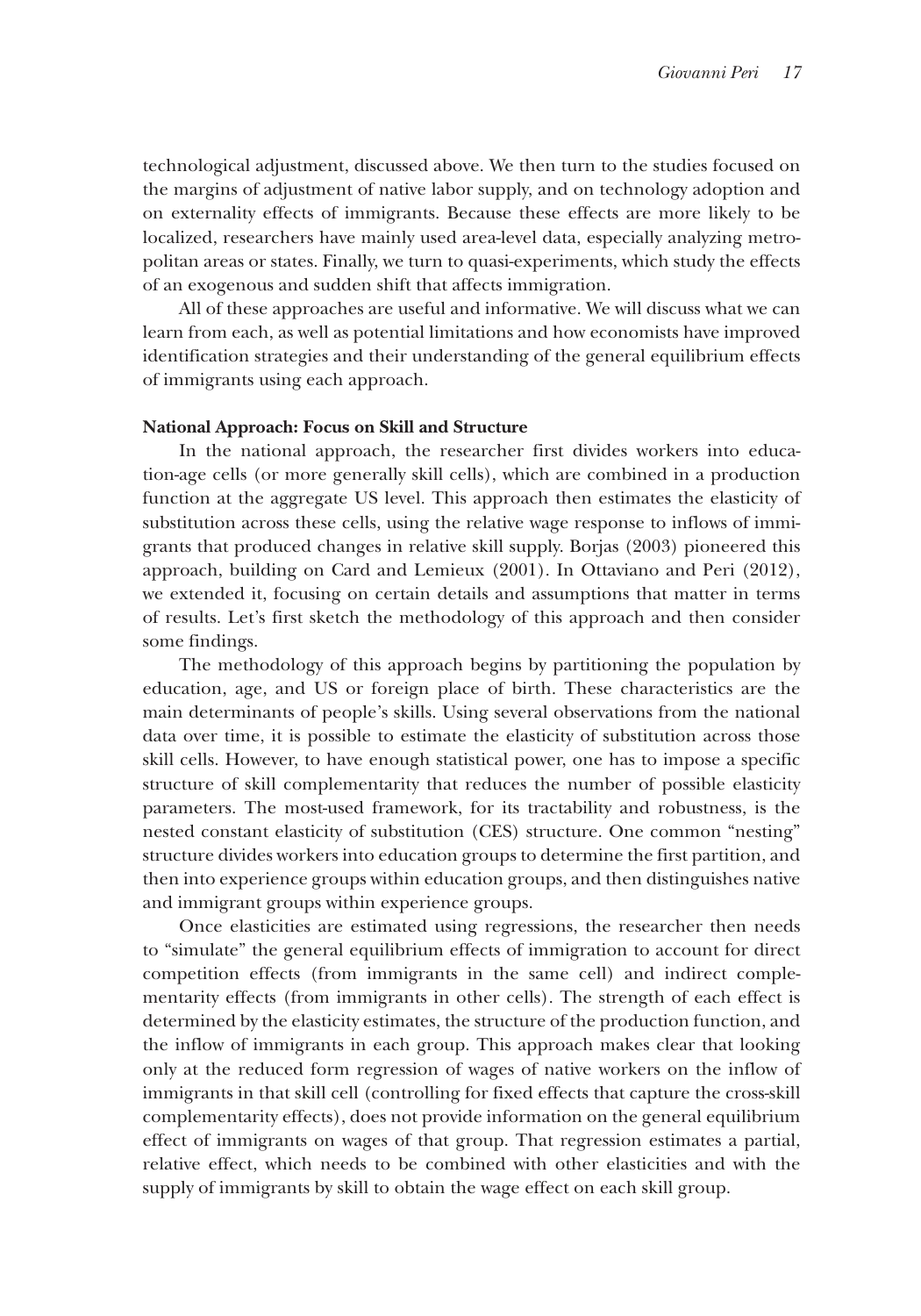What are the assumptions behind this approach for identifying causality? This approach often seeks to address issues of omitted variables, like unobserved shocks in the demand for skill groups, by including fixed effects for skill (as proxied by education or experience) and time. Thus, the identifying assumption behind this approach is that, after controlling for unobserved demand changes using fixed effects, the remaining variation of immigrants by skill cell is driven by changes in their supply. The national growth of some industries or occupations that increases the demand for workers in specific skill cells (by age and education level) can threaten the identification assumption of this approach, by affecting wages and the inflow of immigrants in a cell.

Several relevant results emerge from this approach (for more discussion, see Ottaviano and Peri 2012). First, college and noncollege workers appear harder to substitute with each other than any other subgroup by age and/or finer gradations of education. The evidence suggests that it is a reasonable approximation to consider the other education and age subgroups within college and noncollege as perfectly substitutable when evaluating the general equilibrium effects of immigrants[.7](#page-15-0) Second, considering immigrants and natives as two different groups, one finds a small but significant degree of imperfect substitution between them: immigrants in a skill group do not affect demand for native workers in the same group as negatively as they affect demand for other similar immigrants. Third, as the national capital–output ratio is rather insensitive to the yearly inflow of immigrants, it is reasonable to assume full adjustment of capital to immigration over a decade, which leads to keeping the capital intensity relatively stable during the last 40 years.

Taking these estimates, together with the relatively balanced college–noncollege distribution of immigrants during the last decades, produces small estimated wage effects of immigrants on any group of natives through the relative supply channel. One mostly obtains zero or slightly positive general equilibrium effects of immigration on wages of college and non-college native workers nationally between 1980 and 2010. In Ottaviano and Peri (2012), we analyze the effect for 1990–2006, finding in our preferred specification (table 2, column 6) an impact between (positive) 0.3 and 0.6 percent on wages of native noncollege workers and ranging from 0.3 to 1.3 percent for college-educated workers.[8](#page-15-1) The simulated standard errors for those values are around 0.3–0.4 percent. Overall, focusing on the educationexperience structure of immigrant labor supply at the national level and estimating substitutability-complementarity across skills, without accounting for adjustments in total and relative productivity and task specialization, one is left with small overall effects of immigrants on native wages of any education group.

<span id="page-15-0"></span><sup>&</sup>lt;sup>7</sup>We have mentioned above the disagreement by Borjas, Grogger, and Hanson (2012) on this point. They argue for finer partition of schooling groups, and emphasize that the elasticity of substitution among them is imprecisely estimated in the literature and that it can vary over a large range.

<span id="page-15-1"></span><sup>&</sup>lt;sup>8</sup>If one assumes instead the complementarity between high school graduate and high school dropouts preferred by Borjas (2003), immigration 1990–2006 would have a negative effect on native dropout wages (-2.0 percent) but positive on native high school graduates (+1.5 percent).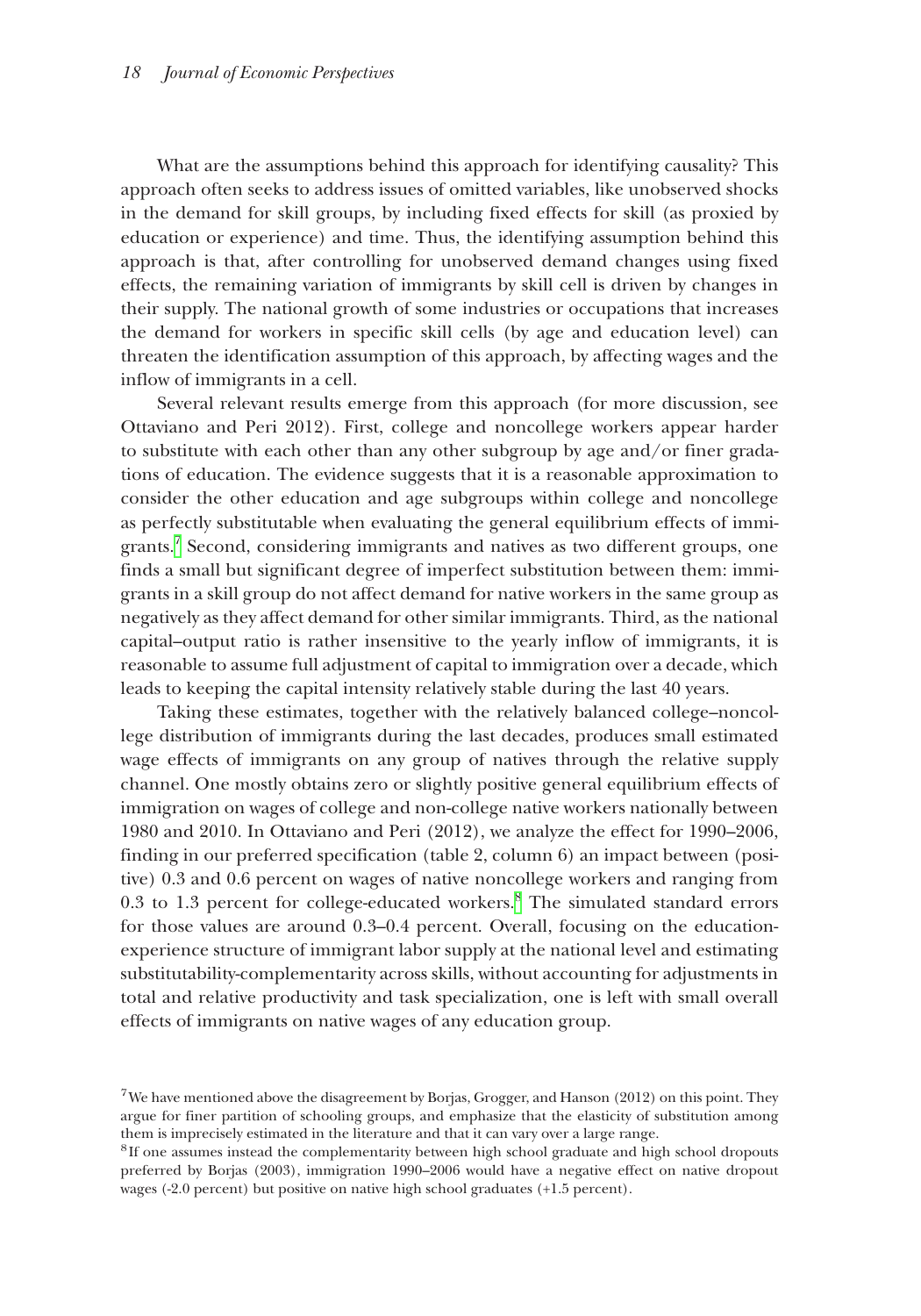#### **Area-Level Approach: Focus on Adjustments and Identification**

Researchers have used area-level analysis to study margins of adjustment other than just wages, assuming, importantly, that native workers are not fully mobile and some of the productivity impact of immigrants remains more local. Metropolitan areas or states, and more recently "commuting zones," which are places within which people work and live, have been considered as the relevant units to analyze these effects.

Two issues need to be addressed if we want to estimate causal effects of immigration on local economies. First, the variation of immigrants across specific areas in the United States is partly driven by area-specific labor demand changes, which are imperfectly observable and can be correlated with native wage and employment growth. Indeed, there is a strong, positive, and very significant correlation between immigration and changes in native wages across local areas in the United States (as discussed in detail in Basso and Peri 2015). But even if no causal relationship exists, labor response to "booming areas" will often generate a positive correlation between wage/ employment growth of natives and net immigration across areas. Thus, one needs a way to control for changes in local labor market demand, and a common approach is to use instrumental variable estimation, as will be explained below. Second, cities and regions are not closed economies and hence inflows and outflows of native workers and of firms and physical capital in response to immigration need to be considered as important margins of adjustment. These two issues do not invalidate the area analysis, which is extremely useful and informative, but have to be addressed.

The so-called "shift-share" (or enclave) instrument has become prevalent in this empirical literature, following an early intuition by Altonji and Card (1991) later developed in Card (2001). This strategy tries to isolate supply-driven changes of immigrants in local areas. It relies on the fact that, due to early circumstances related to distance from port of entry, historical accident, and preference of migrants, some areas in the United States were settled by groups of immigrants from specific countries before the surge in foreign-born that started in the 1970s. In the 1960s, for instance, Philadelphia had a large historical community of Italian immigrants, Boston was home to a large share of Irish immigrants, Los Angeles had a significant Mexican population, and San Francisco had a large Chinese community. Because of the role of immigrant networks in channeling information and assisting new arrivals, people immigrating after the 1970s were more likely to locate where a large community of co-nationals already existed. The prior distribution of immigrants in the 1960s, combined with the fact that, immigration rates boomed since the 1980s for some nationalities, such as Mexicans and Chinese, while they remained low for other groups, such as the Italians and Irish, imply very different inflows of immigrants across metropolitan areas.

The "shift-share" approach allocates total immigrants from each country proportionally to their 1970 share across US states (or metropolitan areas). In this way, researchers can exploit the aggregate surge in emigration from some countries (and not from others) and their unequal prevalence across areas in 1970 to obtain supply-driven differential growth of immigrant labor across US areas. The variation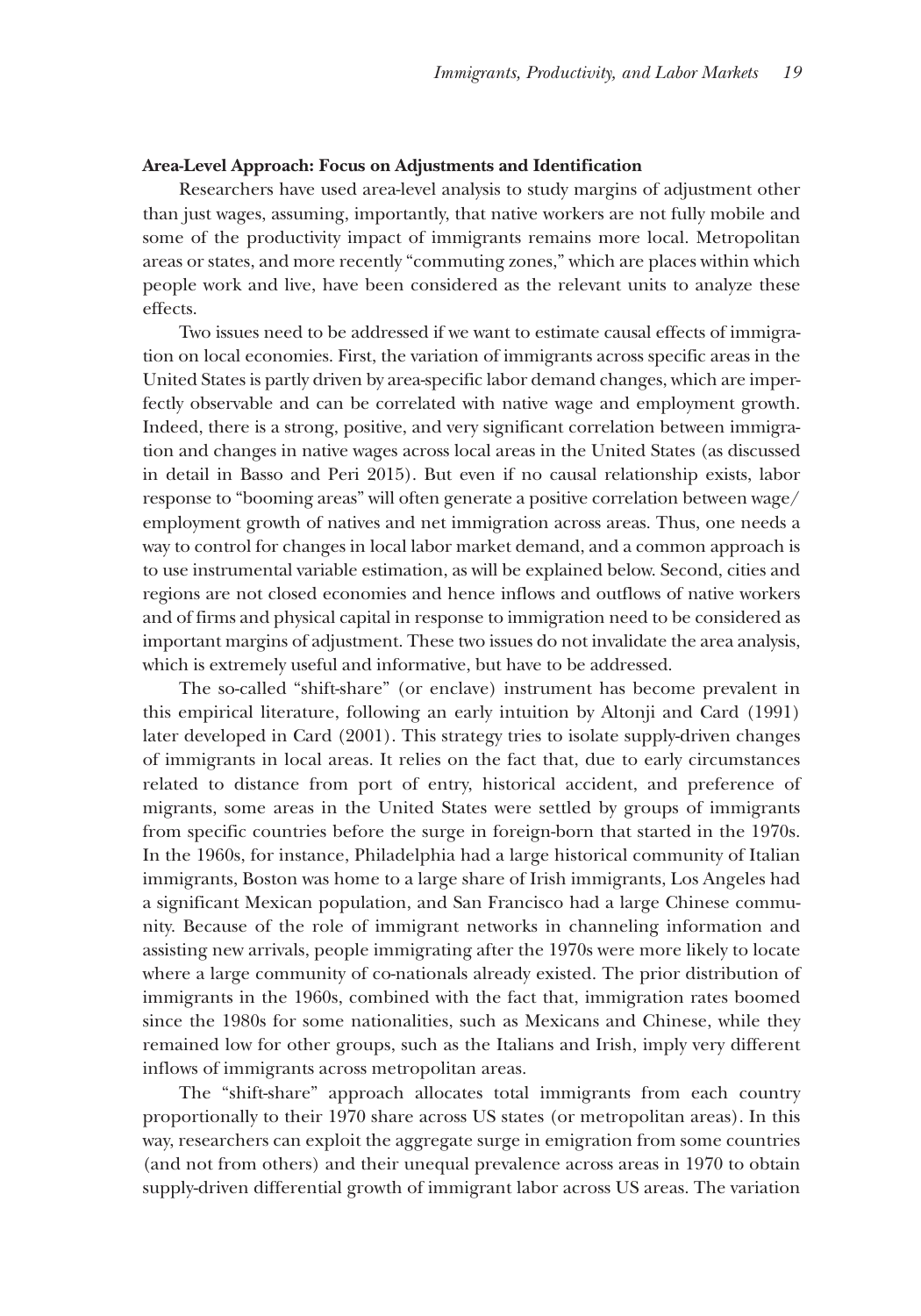of this shift-share instrument is driven by aggregate national and international factors that affected emigration from different countries. Hence, these factors are plausibly independent of local labor demand changes in US areas. In the first stage of this two-stage least squares approach, this instrument is used to predict immigration in US areas, hence isolating supply-driven inflows. In the second stage, using only the variation predicted for the supply-driven component, we estimate immigration's effect on native wages and employment.

It is important that the initial distribution of immigrants from each specific country is not correlated with strongly persistent area-specific demand changes; for this reason, it is often desirable to use the distribution of immigrants several years before the beginning of the period analyzed, which ideally should correspond with an immigration surge.

Using a shift-share instrument for the measurement of changes in immigration across US metropolitan areas, in Ottaviano and Peri (2006), we estimated a significant positive effect from increased immigration on labor productivity, especially if immigrants are from a variety of countries of origin. In Peri and Sparber (2009), we show that high immigration in US states produced a significant shift of native non-college-educated workers towards nonmanual occupations, complementary to immigrant specialization, with marginally positive effects on their wages. In Peri (2012), I show, and Lewis (2011) also shows, that large inflows of less-educated immigrants (usually Mexican) produced a choice of production techniques at the state or metro area level that tended to be more intensive in the use of unskilled and less-educated workers. As a consequence, the local wage of noncollege natives did not change much in response to larger immigrant supply. Taken as a group, these studies show how a combination of complementarity, productivity effects, and margins of adjustment, combined to attenuate negative effects on less-educated workers and contributed to potentially positive average wage effects on natives. These studies also found small to no significant response of employment and outward mobility of natives to an increase in immigrant supply. The adjustment to increased immigrant supply took place mainly within the area, rather than spilling over to other areas, with little impact on wages and productivity of non-college-educated.[9](#page-17-0)

Several empirical studies of European countries that have received substantial immigration flows—such as the United Kingdom, Germany, Spain, and Italy—have also applied the area approach using shift-share instruments. Overall, the evidence

<span id="page-17-0"></span><sup>9</sup>The measure of change in labor supply due to immigration is a very important detail in calculating correlations between the growth of immigrant population and the change of native average wages (and employment) across US labor markets. The measure that should be used is the change in foreign-born workers (or hours worked) divided by the total *initial* labor force (or total hours worked). This variable captures the labor supply change in a local market due to immigrants in percentage points of the baseline labor force. The existing literature, on the contrary, often uses the *change* in *the immigrant share* of the labor force. That measure combines changes in immigrant and in native employment, building into the explanatory variable potentially spurious correlations with native wage and native employment changes. This point was discussed in Peri and Sparber (2011) and more recently in Card and Peri (forthcoming), which show that the specification with immigrants as share of labor force can be strongly biased and should be avoided.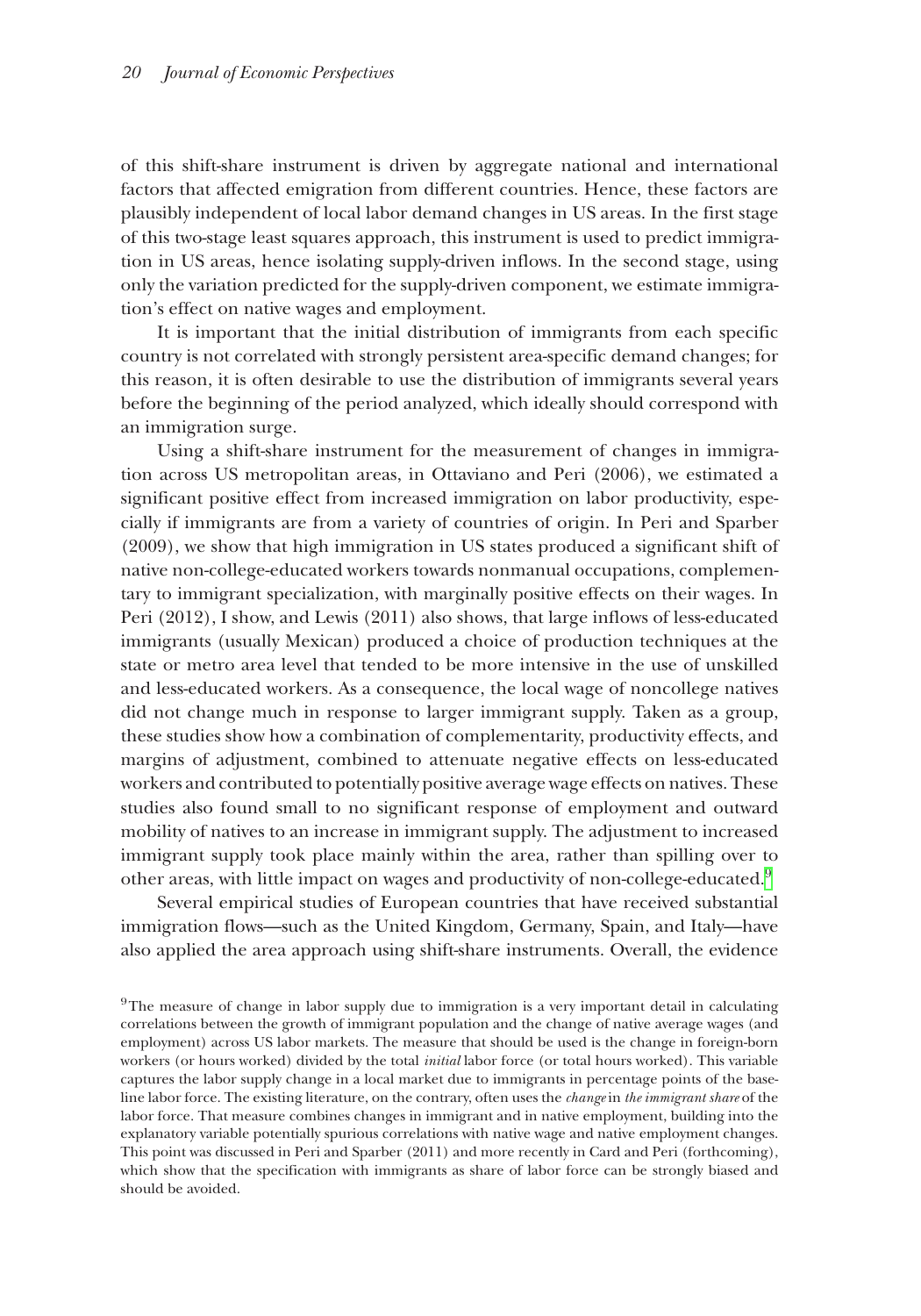points to small wage effects and possibly some negative employment effects on natives and a somewhat smaller response of native specialization (for example, D'Amuri and Peri 2014; Glitz 2012). Two papers, Angrist and Kugler (2003) and D'Amuri and Peri (2014), find smaller adjustment of natives and larger displacement effects of immigrants in European markets. They connect these findings with the lower labor market flexibility and higher costs of hiring and lay-offs that characterize several European countries. The interaction of the labor market impact of immigration with labor market institutions is an important area that deserves further attention.

Two other issues have been studied with particular emphasis in European countries, as they appear to be more relevant there. First, immigrants often have lower labor-market participation than natives and new immigrants seem to displace previous immigrants who are not fully integrated in the labor market (for example, Brücker and Jahn 2011). Hence their costs in terms of nonemployment may be higher than in the United States. Second, especially in Germany and in the United Kingdom, there seems to be a certain amount of "skill downgrading" of immigrants so that workers with relatively high schooling level perform jobs comparable to less-skilled natives. This is likely due to barriers created by language, licensing, and legal requirements. This phenomenon, as pointed out by Dustmann, Frattini, and Preston (2013), implies that immigrants are stronger competitors of natives whose education is lower than theirs than they are of similarly educated natives.

Two potentially important variations in the implementation of the shift-share method have recently been explored. A first variation is that rather than simply using variations in the national inflow of immigrants by country of origin, the construction of supply-driven immigrant changes has used variation in US immigration policies as source of change in immigrant flows. For example, the maximum allowed number (quota) for H-1B temporary visas issued by the United States sharply increased in 1999 and again in 2001 and then dropped in 2004. This visa program, established in 1990, has subsequently become the main channel of entry for work-related high-skilled immigrants. By interacting the aggregate H-1B visa quota, changing over years, with pre-existing distribution of foreign scientists and engineers across US metropolitan areas, Kerr and Lincoln (2010) identify a positive impact of increasing the quota on the amount of US patenting, especially for firms and cities highly dependent on foreign scientists. In Peri, Shih, and Sparber (2015), using similar variation, we identify a positive effect of skilled immigrants on wages of native college-educated workers across US metropolitan areas. We attribute this finding to local productivity growth driven by science and technology workers, who are key inputs in the invention and adoption of productivity-enhancing technologies and are largely overrepresented among skilled immigrants. The advantage of using policy variation such as the H-1B quota and its changes is that the estimates of these effects are more directly translated into policy evaluations. The main identifying assumption of this approach is that no metropolitan area is large enough to drive national policies: to the extent that the aggregate variation in immigration policies is independent of specific productivity changes of metropolitan areas, the estimates of local effects can be viewed as causal.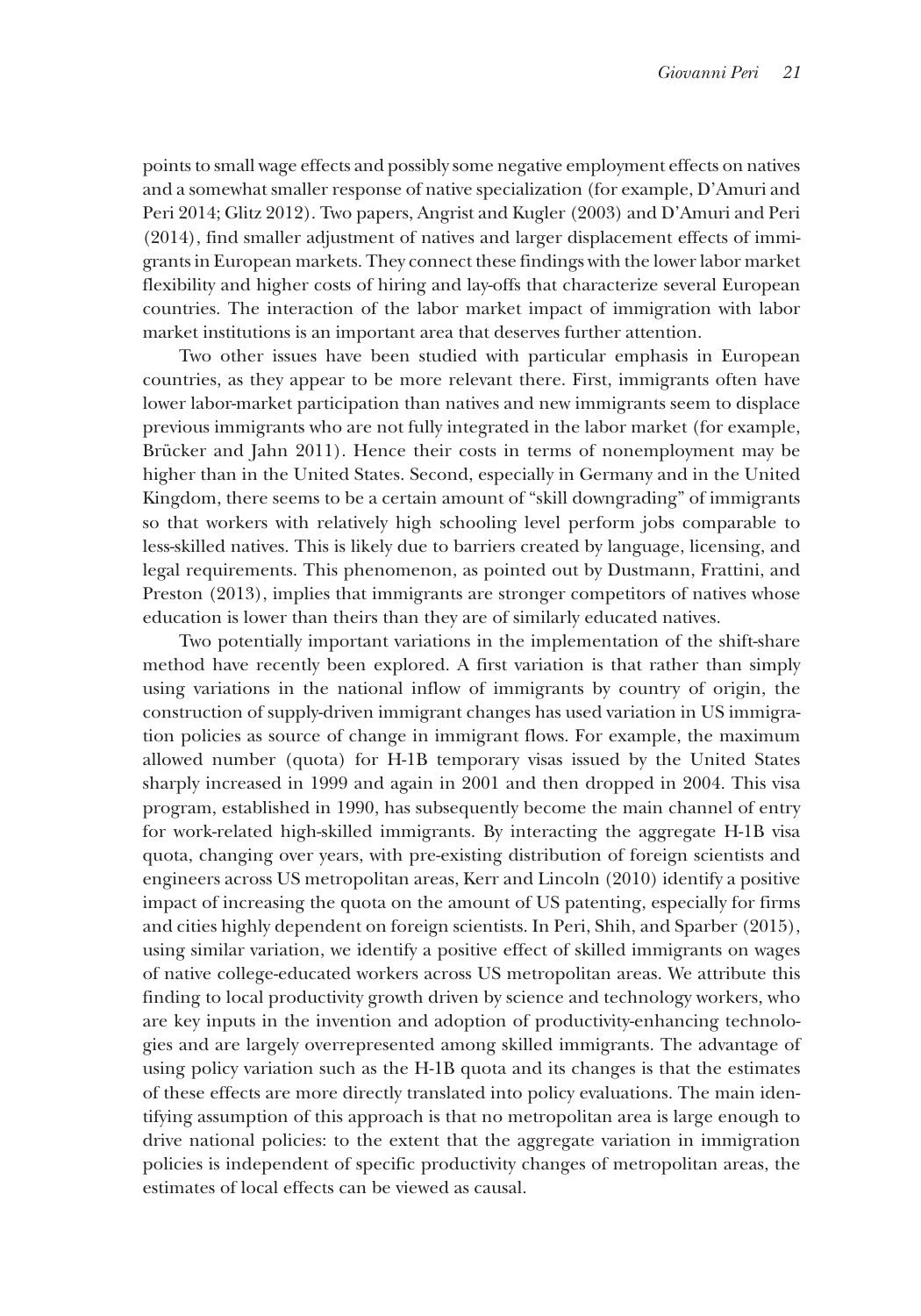The second recent variation is that when using the shift-share instrument, researchers increasingly perform a validity check. This is aimed at establishing that, in the initial year, the distribution of country-specific foreign-born people across US areas, and hence the instrument itself is not correlated with pre-period economic trends in those areas.[10](#page-19-0) That is, in the year chosen as the initial year, the share of foreign-born should not predict the change in native wages and employment before the analyzed period. For instance, in the United States, the year 1970 might be chosen as the initial year, as the immigration reform of 1965 started a longtrend increase in immigration (and census data are available for 1970). Hence, one should ascertain that a shift-share instrument constructed starting in 1970 for US labor markets (as measured by commuting zones or metropolitan statistical areas) is not correlated to the pre-1970 growth of wages and employment. In some European countries such as Spain, where immigration surged in the 2000s, the year 2000 might be chosen as the initial year. This validity test has only been applied fairly recently, in part because it can be tricky in some cases. One needs a clear period of immigration growth (or growth in a specific group of immigrants) considered as the "event period" that follows little or no immigration (the pre-event period). In decades of steady growth of foreign-born, or when there is no clear starting point for the phenomenon, it may be hard to identify such a pre-immigration period.

In Peri, Shih, and Sparber (2015), we show that the share of foreign-born workers in science, technology, engineering, and mathematics jobs across US metro areas in 1980 was not related to pre-1980 wage growth, but it was strongly related to growth in these jobs in the 1990s and 2000s after the H-1B visa program (which started in 1990) allowed larger inflow of these science and technology workers. In this case, the identified "high-skilled immigration period" is the 1990–2010 period, beginning with the introduction of the H-1B visa program. This finding is consistent with the idea that the shift-share instrument proxies for a supply-driven shock and is not correlated with persistent and pre-existing demand trends.

#### **Analyzing Quasi-Experiments: What Do We Learn from Sudden Inflows?**

 In some circumstances, usually driven by sudden eruption of wars or abrupt changes in policies or regimes, a large and sudden flow of migrants—often refugees—arrive at a specific destination in a short window of time. In these situations, the arrival of these migrants was not the consequence of changes in economic conditions in the receiving country and often immigrants did not choose the area of settlement based on economic considerations.

Thus, these episodes approximate sudden shifts in immigrant labor supply and can be used to identify a short-run causal impact of increased immigrant supply. The econometric approach to studying these quasi-experiments typically applies a difference-in-differences method, considering the "treatment" to be the sudden

<span id="page-19-0"></span> $10$ The concern that past and persistent area-specific trends may affect past inflow of immigrants as well as local economic performance was first formulated in Borjas, Katz, and Freeman (1997) as they cautioned against the risks of the area approach in assessing labor market effects of immigrants.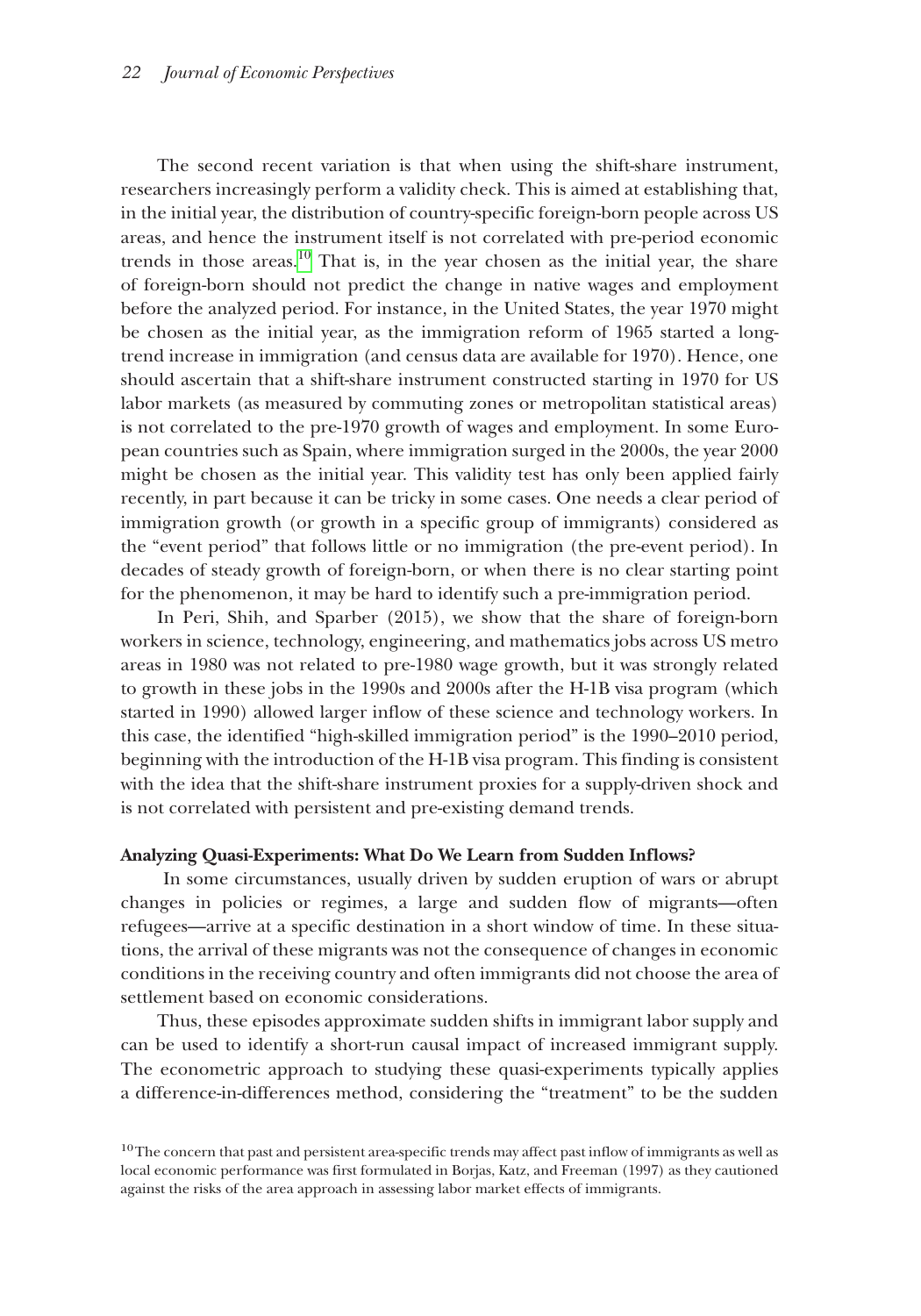inflow of immigrants (or refugees) into one or more local areas and choosing an appropriate control group to evaluate the impact of the treatment relative to outcomes in such a control group.

Between May and September 1980, about 120,000 Cubans left from the port of Mariel to reach the United States, as consequence of a sudden and temporary lift of the travel ban by the Castro regime in Cuba. About half of them arrived in Miami. The event was sudden, very limited in time, and not accompanied by economic crises in Cuba. Hence the Miami economy was receiving many refugees because of its pre-existing Cuban community but was unaffected by the other forces related to the Cuban outflow. This episode was first analyzed by Card (1990), who compared Miami to four control cities chosen as roughly similar to Miami in terms of black and Hispanic employment percentages and pre-1979 labor market trends. He found negligible effects on average wages and on wage dispersion in Miami relative to the control cities after 1980.

In Peri and Yasenov (2015), we revisited the Mariel boatlift episode, using the "synthetic control" method. For this method, the control group is the combination of metropolitan areas (among 44 whose data are available) that minimize the difference in some labor market variables over the 1972–1979 (pre-event) period between this control group and Miami. Because the refugees were mainly unskilled, we focus on the group of non-Cuban high school dropouts aged 19–65, the group more likely to compete with the new immigrants. While the imprecision of the estimates is large, the treatment-control difference after the Mariel boatlift actually shows a positive effect on the wages of native unskilled labor one, two, and three years after the event. However, as [Figure 6A](#page-21-0) shows, the results are well within the range of simulated treatment-control differences, which capture the idiosyncratic variation in the sample, and hence no clear evidence of any wage effect is shown in the analysis. $<sup>11</sup>$ </sup>

In another example of quasi-experimental variation, in Foged and Peri (2016), we analyzed the impact of the surge in refugees to Denmark from the war zones of Bosnia, Somalia, Afghanistan, and Iraq (in turn) during the period from the Bosnian crisis of 1994 to the Great Recession of 2008. The approach is to compare municipalities that were refugee-receiving (treated) and not refugee-receiving (control). The identification strategy is particularly clean in this case, because under Denmark's refugee-dispersal policy between 1986 and 1998, all refugees were dispersed without knowledge of their characteristics and quasi-randomly across municipalities; hence some municipalities happened to receive more Bosnians or Afghans or Somalis or Iraqis than others. The inflows of refugees were modest up to 1994. But, beginning in 1994, a large flow of refugees from Bosnia began (driven by the Balkan war), and

<span id="page-20-0"></span><sup>&</sup>lt;sup>11</sup> Work on the Mariel boatlift is ongoing. For example, Borjas (2015) shows larger negative effects on wages after the boatlift in some subgroups (white, males, and non-young). However, this work uses different data: specifically, it uses the March Current Population Survey, while in Peri and Yasenov (2015), we use the Outgoing Rotation Group of the Current Population Survey. The March CPS sample is much smaller than the ORG-CPS, and thus statistically less reliable. It shows large imprecision, sensitivity to sample selection, huge year-to-year variation, and extremely large standard errors.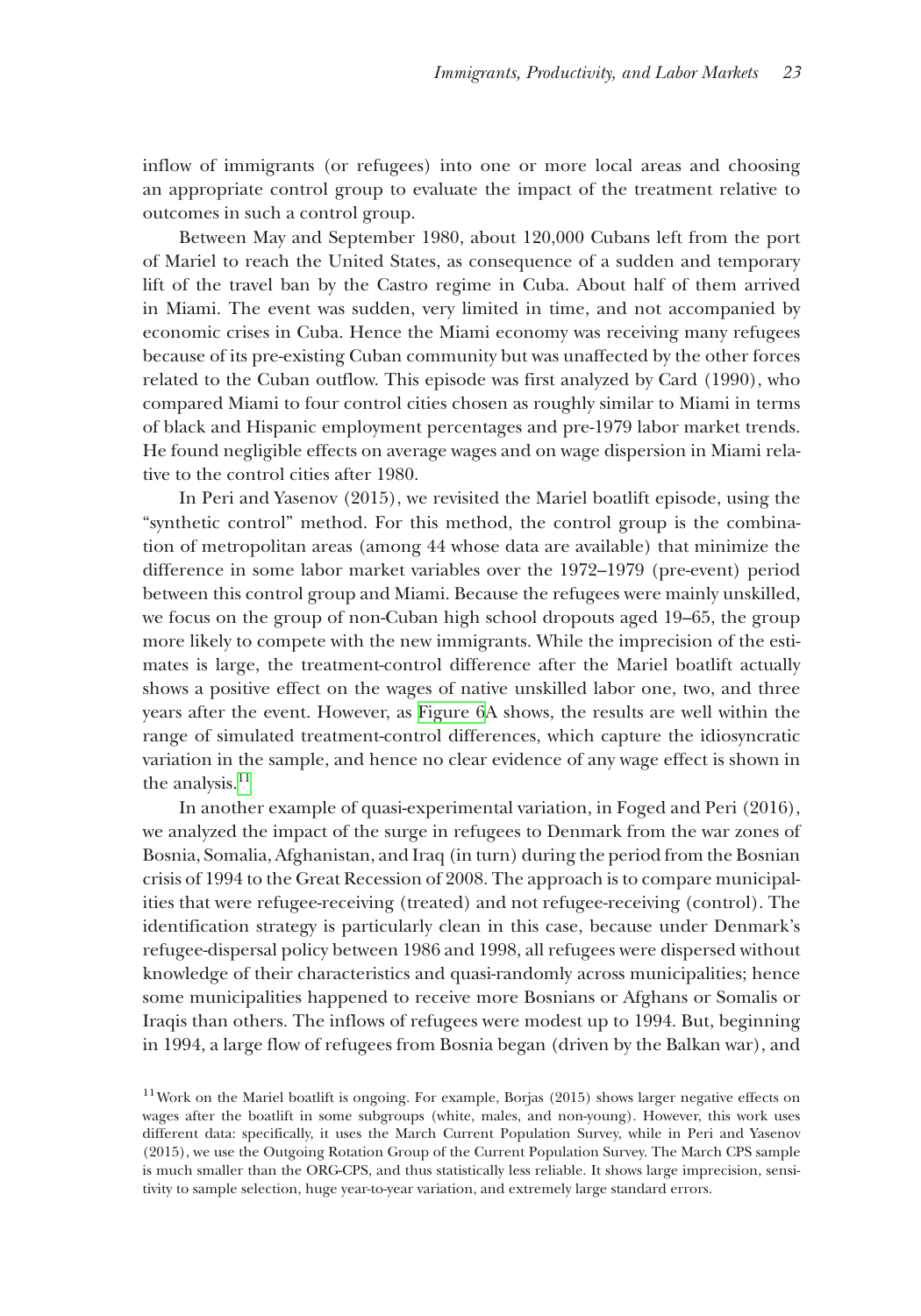#### <span id="page-21-0"></span>*Figure 6*

## **Treatment-Control Differences in Native Low-Skilled Logarithm of Hourly Wages in Two Quasi-Experiments**

A: Miami minus Synthetic Control (includes simulated range from 44 metro areas, 1972–1991)

B: Danish Municipalities with High Refugee Inflows minus Those with Low Refugee Inflows (includes 95% condence interval, Denmark 1991–2008)



*Source:* Figure 6A represents author's adjustment of a figure in Peri and Yasenov (2015). Figure 6B uses the author's elaboration on estimates from Foged and Peri (2016).

*Notes:* Each graph shows differences in treatment-control log(wages) before and after the event, marked with a vertical line. In panel A, the thick line represents the wage difference between Miami and Control and the other lines represent the simulated differences for 44 other cities, providing the range of possible variation for the constructed statistic. In Panel B, the thick line represents the estimated difference and the two thinner lines delimit the 95 percent confidence interval.

the dispersal policy was revoked after few years. As a result, refugees from different nationalities started clustering where an existing community of co-nationals already existed, generating differential flows. These flows are quasi-randomly distributed, as they follow the initial dispersal pattern. Moreover, Denmark has administrative longitudinal data of the full population. Thus, we can track the wage and occupation for every single Danish individual over time; for example, we can track workers who lived as of 1994 in municipalities highly impacted by refugees even if they moved elsewhere. For the pre-1994 period, there was no significant difference or trend differential in the hourly wage of native workers between treated and control Danish municipalities. After 1994, a positive difference slowly emerged and persisted for native less-educated workers in the municipalities that had received more immigrants. This treatment-control difference in wages of the less educated between 1991 and 2008 is shown in Figure 6B. The explanation for this wage increase is that native low-skilled workers made a transition towards less manual and more complex (communication- and cognitive-intensive) occupations in response to the inflow of refugees, who specialized in manual jobs, and this increased their wages.

Of course, like all quasi-experiments, the Danish event analyzed here can only be generalized with caution. The larger refugee inflow starting in 1994 was distributed over time and not excessively large at any single moment (overall it increased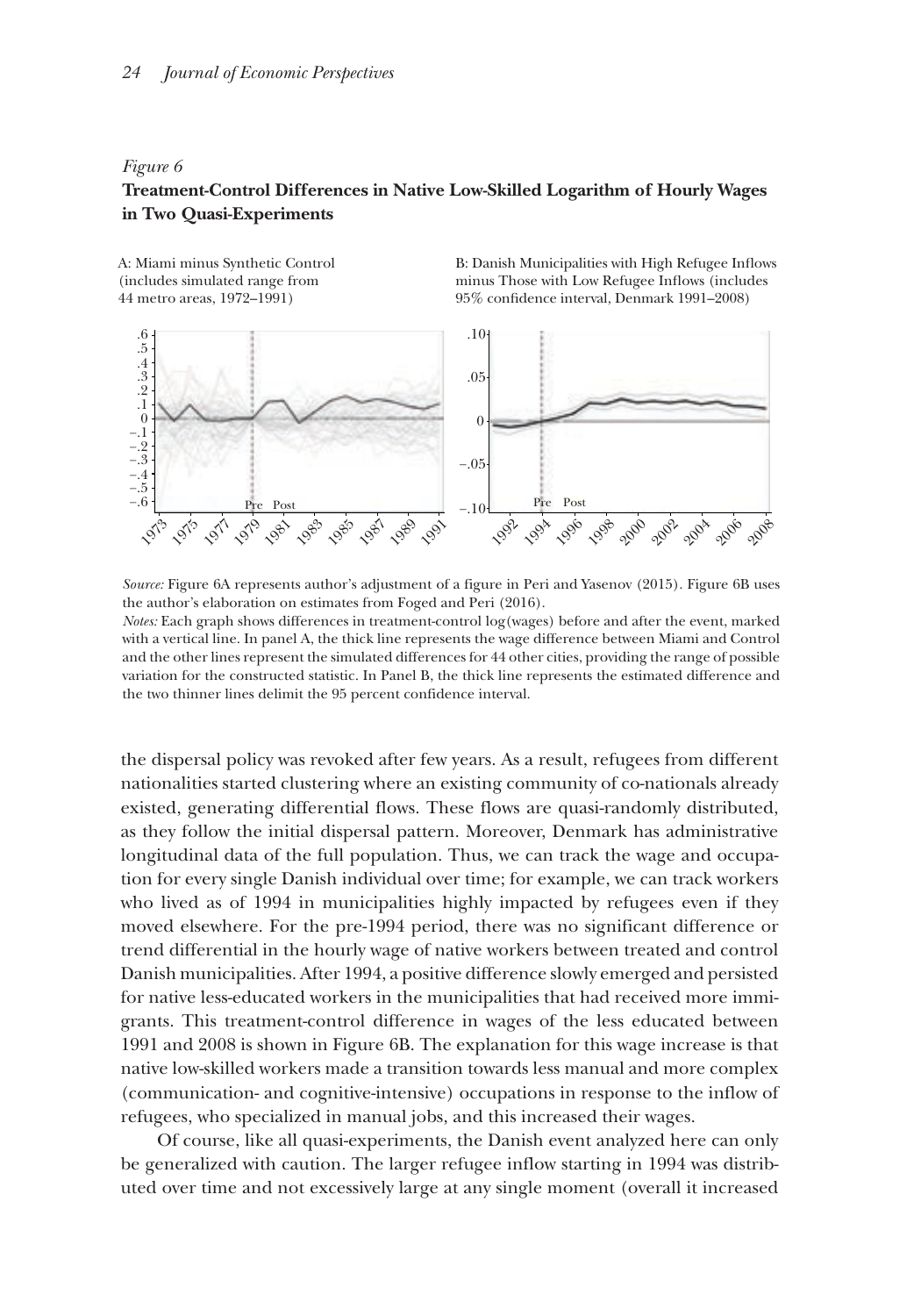the labor force of the treated municipalities by 2 percentage points relative to the control). It was smaller and not as sudden relative to the Mariel boatlift, allowing for the operation of adjustment on the margin. But on the other side, the sample size of the Danish data is vastly larger than the Mariel data. Moreover, the Danish data is of high quality and it follows the universe of Danish workers for 18 years, which allows an assessment of the long-run impact of low-skilled immigration through adjustment and transitions of less-educated native workers.

Studies using quasi-experimental data seem quite worthwhile, but broader lessons must be drawn with care because these sudden episodes may miss important parts of the medium- and long-run effects of immigration. In particular, five important features limit what we can learn from sudden flows of refugees. First, these episodes are rare and not representative of typical patterns of migration to high-income countries, which occur at slower and more predictable rates and are largely driven by economic motivations. As a consequence, these unexpected episodes often allow less time for adjustment on the margins, and their short-run effect may be larger than for expected episodes. Second, the type of immigrants in these episodes may be significantly less "labor market ready" than the average immigrant because they are more likely to be coming from wars and from refugee camps. Third, the suddenness of the episodes does not necessarily guarantee exogeneity of the distribution of immigrants, in which case identification of causal effects may be problematic. For instance, Hunt (1992) studied repatriates from African colonies to France, and Carrington and de Lima (1996) studied repatriates to Portugal, but those returnees could choose their destination region and hence omitted variable bias can be significant. Fourth, proximity to a crisis or to a war-ridden country of origin may affect local labor markets in the receiving country through other channels, including disruption of trade, reduced capital movements, and fear of conflict, which would in turn affect labor markets in receiving countries for reasons not directly related to the arrival of immigrants. As an example, a recent study of Syrian refugees in Turkey may suffer from this issue (Ceritoglu, Gurcihan Yuncular, Torun, and Tumen 2015). Finally, these quasiexperimental episodes often involve only a handful of regions or cities receiving a large and sudden inflow of immigrants—the Mariel boatlift was focused on immigrant arrivals in a single city—and hence broader and precise inference can be problematic.

## **Discussion and Conclusions: Promising Research Avenues**

Research on immigration continues to grow, including areas of research not discussed in this study involving the economic determinants of migration and the impact on countries of origin. Limiting the discussion to immigration's effect on labor markets and on productivity, I see three important and promising areas of research that may become increasingly relevant.

First, closer attention to the details of immigration policies and to their variations should be combined with the availability of longitudinal data on individual workers and firms. Some research on US immigration involving the timing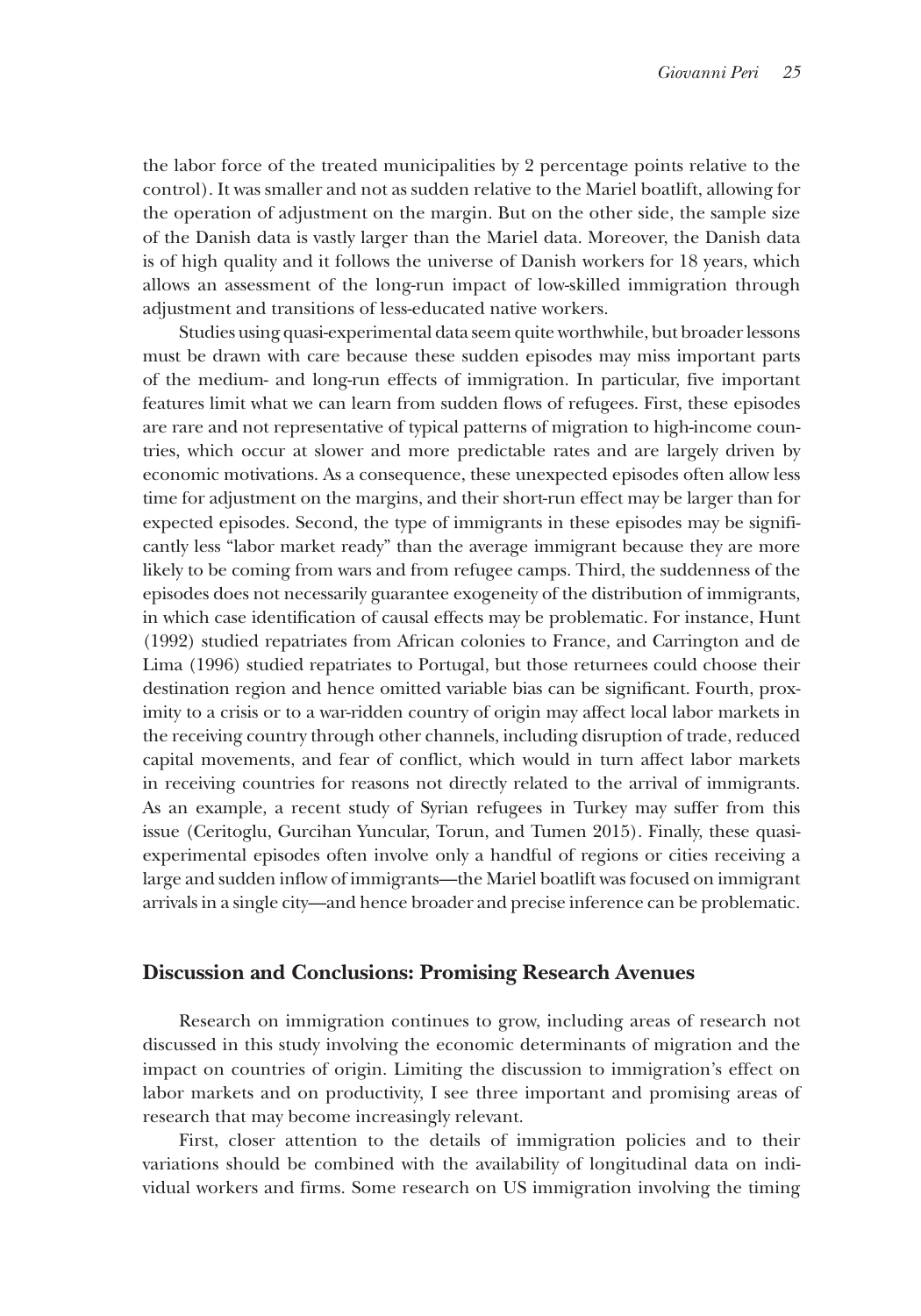of changes in the total number of H-1B visa was mentioned earlier. Other US policy changes that seem worthy of investigation include the regularization of undocumented immigrants that followed the Immigration Reform and Control Act 1986, or changes in the rules allocating permits to hire some type of foreign workers (such as lotteries held in 2008 and 2009 to allocate H-1B visas to employers). Many European countries have rules, which change from time to time, about foreign workers and refugees and how they will be distributed and how the undocumented obtain legal status. Focusing on the specific nature and timing of policy changes and relying on administrative data that are increasingly available for European countries and the United States, we can significantly improve our understanding of the consequences of specific immigration policies on the labor market outcomes of natives and immigrants over the short and long runs.

Second, the effects of immigration on labor markets and on outcomes for native workers seem likely to interact with the flexibility and openness of labor market policies in a country, including rules about unionization and collective bargaining, protections for incumbent workers, and policies that seek to smooth labor market adjustment costs. While the United States has relatively pro-competitive and flexible labor markets, European countries vary substantially among themselves both in the presence of immigrants and in terms of their labor market policies and institutions. Thus, European countries seem to offer an interesting laboratory to study how labor market policies affect the impact and the absorption of immigrants.

Developing this point a step further, the general equilibrium analysis of immigration can be advanced also using models with frictions in labor markets (including search models) and ultimately embedding them into macroeconomic models. It seems plausible that immigration policies can have meaningful macro effects on labor and productivity, as well as on consumption and perhaps also redistribution. For instance, Chassamboulli and Palivos (2014) introduce immigration effects on the margin of job creation by firms, which generates a complementarity between immigrants and job creation. In Chassamboulli and Peri (2015), we use a general equilibrium model with search in labor markets to analyze the employment consequences of policies reducing the number of undocumented immigrants. Battisti, Felbermayr, Peri, and Poutvaara (2014) extend the search model of labor markets with immigrants to an economy with unemployment benefits and fiscal redistribution. One can readily imagine micro-based estimates of specific parameters used as building blocks in macroeconomic models that produce aggregate predictions for immigration policies going beyond the simple aggregate production function.

Third, there is a growing interest in the analysis of foreign students because they are the fastest-growing group of foreign-born. Tertiary education seems likely to be a sector of significant growth for jobs, value-added, and (service) exports for the US economy. Foreign students increase the demand for these services and, once they graduate with a US degree, they are often well-positioned to be productive workers and professionals. Hence US tertiary education services can be a sector in which foreign-born boost demand (as students) and supply (as researchers/professors) with potentially important contributions to US human capital and to local economies.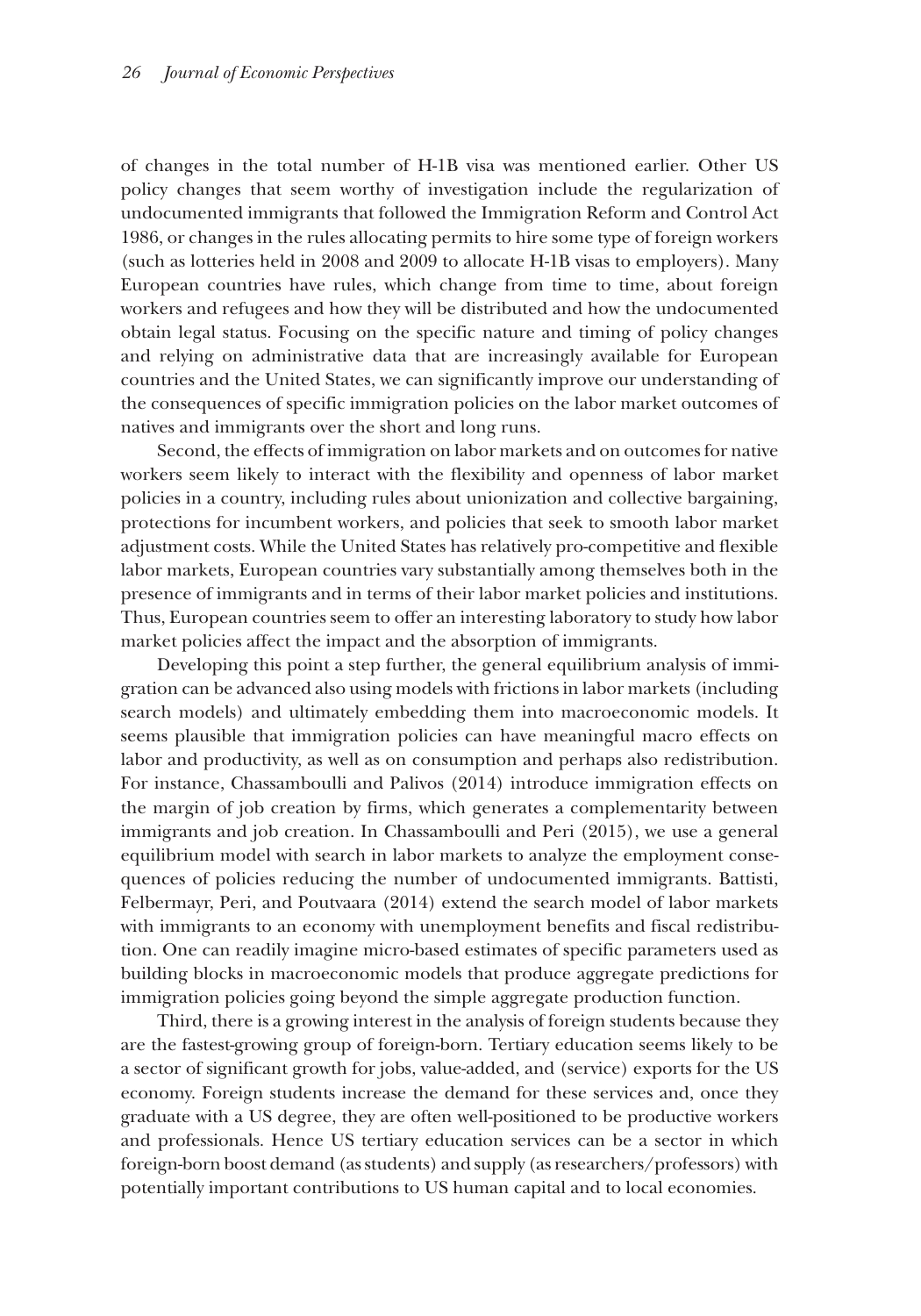Related to this theme, immigration of scientists and engineers, especially at the very top of the ability distribution, also deserves more specific attention. Among the US-based Nobel laureates in Medicine, Physics, and Chemistry during the last 10 years, 17 out of 33 were foreign-born. Top science institutions have potentially large effects on innovation and growth for the whole world, which in turn implies that the mobility of top-skilled workers towards the poles of innovation (most of them in the United States) could be contributing to global science and global growth. The connection between high-skilled immigrants, and technological and scientific progress, as it affects the demand for more-skilled immigration, is not well understood but is likely to be a very important engine of growth in the long run.

■ *I am grateful to Gaetano Basso and Vasil Yasenov for outstanding research assistance. I thank Mette Foged, Gaetano Basso, and Vasil Yasenov for allowing me to use data and results from our joint projects in this article.*

#### **References**

**Acemoglu, Daron.** 2002. "Directed Technical Change." *Review of Economic Studies* 69(4): 781–809.

**Altonji, Joseph G., and David Card.** 1991. "The Effects of Immigration on the Labor Market Outcomes of Less-skilled Natives." In *Immigration, Trade, and the Labor Market*, edited by John M. Abowd and Richard B. Freeman, 201–34. Univer[sity](http://pubs.aeaweb.org/action/showLinks?crossref=10.1111%2F1468-0297.00136) of Chicago Press.

**Angrist, Joshua D., and Adriana D. Kugler.** 2003. "Protective or Counter-Productive? Labour Market Institutions and the Effect of Immigration on EU [Nat](http://pubs.aeaweb.org/action/showLinks?system=10.1257%2Fjep.29.3.3)ives." *Economic Journal* 113(488): F302–F331.

**Autor, David H.** 2015. "Why Are There Still So Many Jobs? The History and Future of Workplace Automation." *Journal of Economic Perspectives* 29(3): [3–3](http://pubs.aeaweb.org/action/showLinks?crossref=10.1162%2Frest.90.2.300)0.

**Autor, David H., Lawrence F. Katz, and Melissa S. Kearney.** 2008. "Trends in U.S. Wage Inequality: Revising the Revisionists." *Review of Economics and [Stat](http://pubs.aeaweb.org/action/showLinks?crossref=10.1016%2Fj.jdeveco.2012.10.001)istics* 90(2): 300–323.

**Barro, Robert J., and Jong-Wha Lee.** 2013. "A New Data Set of Educational Attainment in the World, 1950–2010." *Journal of Development Economics* 104: 184–98.

**Basso, Gaetano, and Giovanni Peri.** 2015. "The Association between Immigration and Labor Market Outcomes in the United States." IZA Discussion Paper 9436, Institute for the Study of Labor (IZA).

**Battisti Michele, Gabriel Felbermayr, Giovanni Peri, and Panu Poutvaara.** 2014. "Immigration, Search, and Redistribution: A Quantitative Assessment of Native Welfare." NBER Working Paper [201](http://pubs.aeaweb.org/action/showLinks?system=10.1257%2Fjep.9.2.3)31.

**Borjas, George J.** 1995. "The Economic Benefits from Immigration." *Journal of Economic Perspectives*  $9(2): 3 - 22.$  $9(2): 3 - 22.$ 

**Borjas, George J.** 2003. "The Labor Demand Curve *is* Downward Sloping: Reexamining the Impact of Immigration on the Labor Market." *Quarterly Journal of Economics* 118(4): 1335–74.

**Borjas, George J.** 2015. "The Wage Impact of the Marielitos: A Reappraisal." NBER Working [Pap](http://pubs.aeaweb.org/action/showLinks?crossref=10.1111%2Fj.1542-4774.2011.01055.x)er 21588.

**Borjas, George J., Jeffrey Grogger, and Gordon H. Hanson.** 2012. "Comment: On Estimating Elasticities of Substitution." *Journal of the European [Eco](http://pubs.aeaweb.org/action/showLinks?crossref=10.2307%2F2534701)nomic Association* 10(1): 198–210.

**Borjas, George J., Lawrence F. Katz, and Richard B. Friedman.** 1997. "How Much Do Immigration and Trade Affect Labor Market Outcomes?" *Brookings Papers on Economic Activity* no. 1, pp. 1–90.

**Brücker, Herbert, Stella Capuano, and Abdeslam Marfouk.** 2013. "Education, Gender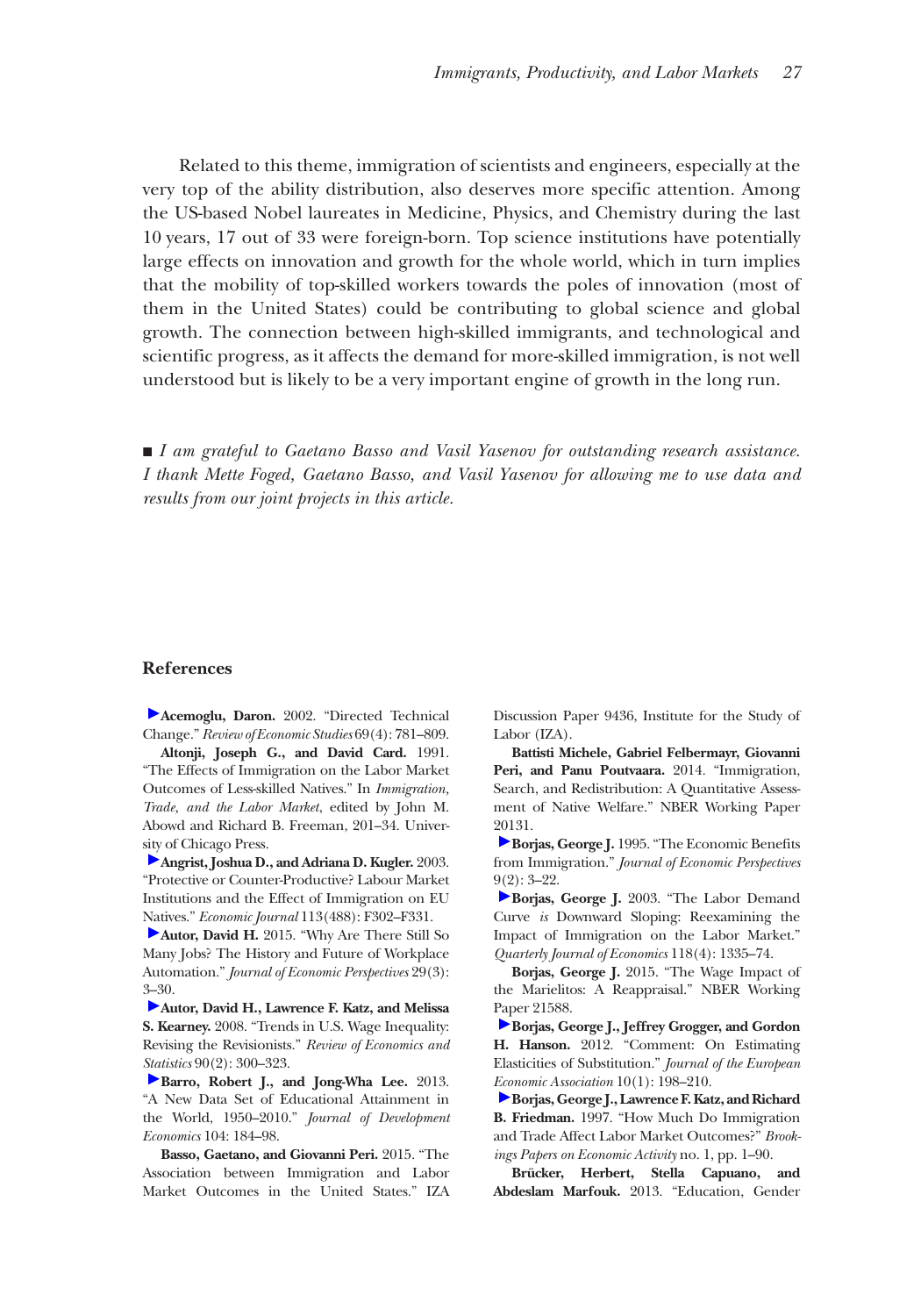and International Migration: Insights from a Panel-[Dat](http://pubs.aeaweb.org/action/showLinks?crossref=10.1111%2Fj.1467-9442.2010.01634.x)aset 1980–2010." Unpublished paper.

**Brücker Herbert, and Elke J. Jahn.** 2011. "Migration and Wage‐Setting: Reassessing the Labor Market Effects of Migration." *Scandinavian [Jou](http://pubs.aeaweb.org/action/showLinks?crossref=10.2307%2F2523702)rnal of Economics* 113(2): 286–317.

**Card, David.** 1990. "The Impact of the Mariel Boatlift on the Miami Labor Market." *Industrial [and](http://pubs.aeaweb.org/action/showLinks?crossref=10.1086%2F209979) Labor Relations Review* 43(2): 245–57.

**Card, David.** 2001. "Immigrant Inflows, Native Outflows, and the Local Labor Market Impacts of Higher Immigration." *Journal of Labor Economics* [19\(](http://pubs.aeaweb.org/action/showLinks?system=10.1257%2Faer.99.2.1)1): 22–64.

**Card, David.** 2009. "Immigration and [Ine](http://pubs.aeaweb.org/action/showLinks?crossref=10.1162%2F00335530151144140)quality." *American Economic Review* 99(2): 1–21.

**Card David, and Thomas Lemieux.** 2001. "Can Falling Supply Explain the Rising Return to College for Younger Men? A Cohort-Based Analysis." *Quarterly Journal of Economics* 116(2): 705–746.

**Card, David, and Giovanni Peri.** Forthcoming. "Immigration Economics: A Review." *Journal of [Eco](http://pubs.aeaweb.org/action/showLinks?crossref=10.1177%2F001979399604900210)nomic Literature.*

**Carrington, William J., and Pedro J. F. de Lima.** 1996: "The Impact of 1970s Repatriates from Africa on the Portuguese Labor Market." *Industrial and Labor Relations Review* 49(2): 330–47.

**Ceritoglu, Evren, H. Burcu Gurcihan Yunculer, Huzeyfe Torun, and Semih Tumen.** 2015. "The Impact of Syrian Refugees on Natives' Labor Market Outcomes in Turkey: Evidence from a Quasi-Experimental Design." MPRA Paper 61503, Munich Personal RePEc Archive, University Library of Munich, Germany.

**Chassamboulli Andri, and Theodore Palivos.** 2014. "A Search-Equilibrium Approach to the Effects of Immigration on Labor Market Outcomes." *International Economic Review* 55(1): 111–29.

**Chassambouli, Andri, and Giovanni Peri.** 2015. "The Labor Market Effects of Reducing the Number of Illegal Immigrants." *Review of Economic Dynamics* 18(4): 792–821.

**Ciccone, Antonio, and Robert E. Hall.** 1996. "Productivity and the Density of Economic Activity." *American Economic Review* 86(1): 54–70.

**Clemens, Michael A.** 2014. "Does Development Reduce Migration?" IZA Discussion Papers 8592, [Ins](http://pubs.aeaweb.org/action/showLinks?crossref=10.1086%2F589756)titute for the Study of Labor (IZA).

**Cortés, Patricia.** 2008. "The Effect of Low-Skilled Immigration on US Prices: Evidence from CPI Data." *Journal of Political Economy* 116(3): [381](http://pubs.aeaweb.org/action/showLinks?system=10.1257%2Fapp.3.3.88)–422.

**Cortés, Patricia, and José Tessada.** 2011. "Low-Skilled Immigration and the Labor Supply of Highly Skilled Women." *American Economic Journal: [App](http://pubs.aeaweb.org/action/showLinks?crossref=10.1111%2Fjeea.12040)lied Economics* 3(3): 88–123.

**D'Amuri, Francesco, and Giovanni Peri.** 2014.

"Immigration, Jobs, and Employment Protection: Evidence from Europe Before and During the Great Recession." *Journal of the European Economic [Ass](http://pubs.aeaweb.org/action/showLinks?system=10.1257%2Faer.20131706)ociation* 12(2): 432–64.

**Diamond, Rebecca.** 2016. "The Determinants and Welfare Implications of US Workers' Diverging Location Choices by Skill: 1980–2000." *American [Eco](http://pubs.aeaweb.org/action/showLinks?crossref=10.1111%2Fjeea.12110)nomic Review* 106(3): 479–524.

**di Giovanni, Julian, Andrei A. Levchenko, and Francesc Ortega.** 2015. "A Global View of Cross-Border Migration." *Journal of the European Economic Association* 13(1): 168–202.

**Docquier, Frederic, and Abdeslam Marfouk.** 2004. "Measuring the International Mobility of Skilled Workers (1990–2000): Release 1.0." Policy Research Working Paper 3381, World Bank.

**Docquier, Frédéric, Olivier Lohest, and Abdeslam Marfouk.** 2005. "Brain Drain in Developing Regions (1990–2000)." IZA Discussion [Pap](http://pubs.aeaweb.org/action/showLinks?crossref=10.1111%2Fecoj.12077)ers 1668, Institute for the Study of Labor (IZA). **Docquier Frédéric, Çağlar Ozden, and Giovanni Peri.** 2014. "The Labour Market Effects of Immigration and Emigration in OECD Coun[trie](http://pubs.aeaweb.org/action/showLinks?crossref=10.1093%2Frestud%2Frds019)s." *Economic Journal* 124(579): 1106–45.

**Dustmann Christian, Tommaso Frattini, and Ian P. Preston.** 2013. "The Effect of Immigration along the Distribution of Wages." *Review of Economic [Stu](http://pubs.aeaweb.org/action/showLinks?system=10.1257%2Faer.100.3.1195)dies* 80(1): 145–73.

**Ellison Glenn, Edward L. Glaeser, and William R. Kerr.** 2010. "What Causes Industry Agglomeration? Evidence from Coagglomeration Patterns." *[Am](http://pubs.aeaweb.org/action/showLinks?system=10.1257%2Fapp.20150114)erican Economic Review* 100(3): 1195–1213.

**Foged, Mette, and Giovanni Peri.** 2016. "Immigrants' Effect on Native Workers: New Analysis on Longitudinal Data." *American Economic Journal: [App](http://pubs.aeaweb.org/action/showLinks?system=10.1257%2Fjep.9.2.23)lied Economics* 8(2): 1–34.

**Friedberg, Rachel M., and Jennifer Hunt.** 1995. "The Impact of Immigrants on Host Country Wages, Employment and Growth." *Journal of [Eco](http://pubs.aeaweb.org/action/showLinks?crossref=10.1086%2F662143)nomic Perspectives* 9(2): 23–44.

**Glitz, Albrecht.**2012. "The Labor Market Impact of Immigration: A Quasi-Experiment Exploiting Immigrant Location Rules in Germany." *Journal of Labor Economics* 30(1): 175–213.

**Goldin, Claudia, and Lawrence Katz.** 2008. *The Race between Education and Technology*. Harvard [Un](http://pubs.aeaweb.org/action/showLinks?crossref=10.1086%2F653714)iversity Press.

**Greenstone, Michael, Richard Hornbeck, and Enrico Moretti.** 2010. "Identifying Agglomeration Spillovers: Evidence from Winners and Losers of Large Plant Openings*." Journal of Political Economy* 118(3): 536–98.

**Grogger, Jeffrey, and Gordon H. Hanson.** [2](http://pubs.aeaweb.org/action/showLinks?crossref=10.1016%2Fj.jdeveco.2010.06.003)011. "Income Maximization and the Selection and Sorting of International Migrants." *Journal of [Dev](http://pubs.aeaweb.org/action/showLinks?system=10.1257%2Faer.98.5.1978)elopment Economics* 95(1): 42–57.

**Grossman, Gene M., and Esteban Rossi-**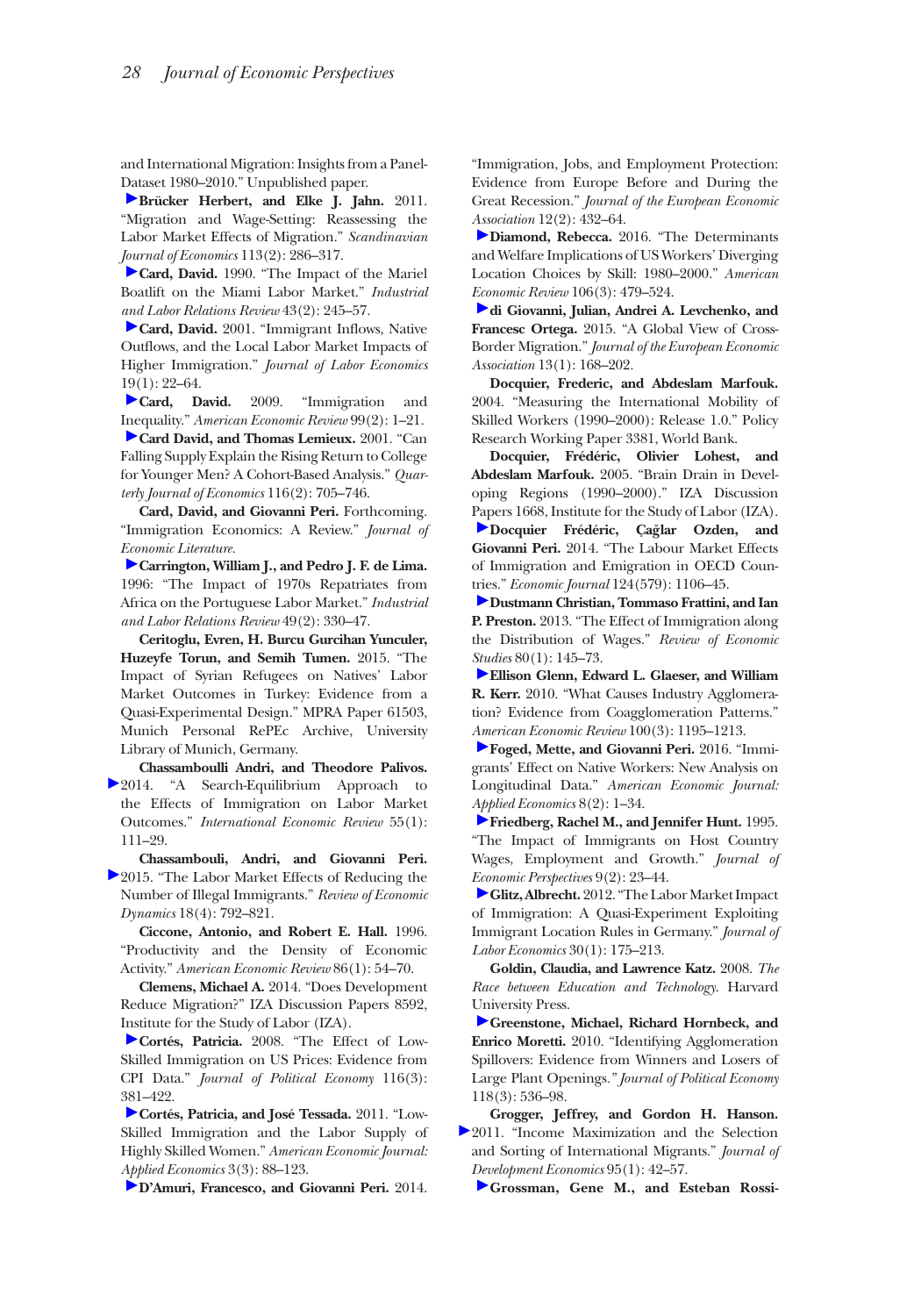**Hansberg**. 2008. "Trading Tasks: A Simple Theory of Offshoring." *American Economic Review* 98(5): [197](http://pubs.aeaweb.org/action/showLinks?crossref=10.1177%2F001979399204500310)8–97.

**Hunt, Jennifer.** 1992. "The Impact of the 1962 Repatriates from Algeria on the French Labor Market." *Industrial and Labor Relations Review* 45(3): 556–72.

**Hunt, Jennifer.** 2012. "The Impact of Immigration on the Educational Attainment of Natives." [NB](http://pubs.aeaweb.org/action/showLinks?system=10.1257%2Fmac.2.2.31)ER Working Papers 18047.

**Hunt, Jennifer, and Marjolaine Gauthier-Loiselle.** 2010. "How Much Does Immigration Boost Innovation?" *American Economic Journal: [Ma](http://pubs.aeaweb.org/action/showLinks?crossref=10.1162%2Frest.91.2.420)croeconomics* 2(2): 31–56.

**Iranzo, Susana, and Giovanni Peri.** 2009. "Schooling Externalities, Technology, and Productivity: Theory and Evidence from U.S. States." *Review of Economics and Statistics* 91(2): 420–31.

**Kerr, William R., and William F. Lincoln.** [2](http://pubs.aeaweb.org/action/showLinks?crossref=10.1086%2F651934)010. "The Supply Side of Innovation: H-1B Visa Reforms and U.S. Ethnic Invention." *Journal of [Lab](http://pubs.aeaweb.org/action/showLinks?crossref=10.1093%2Fqje%2Fqjr011)or Economics* 28(3): 473–508.

**Lewis, Ethan.** 2011. "Immigration, Skill Mix, and Capital Skill Complementarity." *Quarterly Journal of Economics* 126(2): 1029–69.

**Lewis Ethan, and Giovanni Peri.** 2015. "Immigration and the Economy of Cities and Regions." In *Handbook of Regional and Urban Economics*, vol. 5A, edited by Gilles Duranton, J. Vernon Henderson, and William C. Strange, 625–85. UK: [No](http://pubs.aeaweb.org/action/showLinks?crossref=10.1111%2Fj.1542-4774.2011.01049.x)rth Holland.

**Manacorda, Marco, Alan Manning, and Jonathan Wadsworth.** 2012. "The Impact of Immigration on the Structure of Wages: Theory and Evidence from Britain." *Journal of the European Economic Association*  [10\(](http://pubs.aeaweb.org/action/showLinks?crossref=10.1111%2F1468-0262.00467)1): 120–51.

**Melitz, Marc J.** 2003. "The Impact of Trade on Intra-Industry Reallocations and Aggregate Industry Productivity." *Econometrica* 71(6): [169](http://pubs.aeaweb.org/action/showLinks?crossref=10.1016%2Fj.jeconom.2003.10.015)5–1725.

**Moretti, Enrico.** 2004a. "Estimating the Social Return to Higher Education: Evidence from Longitudinal and Repeated Cross-Sectional Data." *[Jou](http://pubs.aeaweb.org/action/showLinks?system=10.1257%2F0002828041464623)rnal of Econometrics* 121(1–2): 175–212.

**Moretti, Enrico.** 2004b. "Workers' Education, Spillovers, and Productivity: Evidence from Plant-Level Production Functions." *American Economic [Rev](http://pubs.aeaweb.org/action/showLinks?crossref=10.1093%2Ficc%2Fdts051)iew* 94(3): 656–90.

Moretti, Enrico, and Per Thulin. 2013. "Local Multipliers and Human Capital in the United States and Sweden." *Industrial and Corporate Change*  [22\(](http://pubs.aeaweb.org/action/showLinks?crossref=10.1093%2Fmigration%2Fmns004)1): 339–62.

**Ortega, Francesc, and Giovanni Peri.** 2013. "The Effect of Income and Immigration Policies on International Migrations." *Migration Studies* [1\(1](http://pubs.aeaweb.org/action/showLinks?crossref=10.1016%2Fj.jinteco.2013.11.008)): 47–74.

**Ortega, Francesc, and Giovanni Peri.** 2014. "Openness and Income: The Roles of Trade and Migration." *Journal of International Economics* 92(2): 231–51.

**Ottaviano, Gianmarco I. P., and Giovanni Peri.** [2](http://pubs.aeaweb.org/action/showLinks?crossref=10.1093%2Fjeg%2Flbi002)006. "The Economic Value of Cultural Diversity: Evidence from US Cities." *Journal of Economic Geography* 6(1): 9–44.

**Ottaviano, Gianmarco I. P., and Giovanni Peri.** [2](http://pubs.aeaweb.org/action/showLinks?crossref=10.1111%2Fj.1542-4774.2011.01052.x)012. "Rethinking the Effect of Immigration on Wages*.*" *Journal of the European Economic Association* [10\(](http://pubs.aeaweb.org/action/showLinks?crossref=10.1162%2FREST_a_00137)1): 152–97.

Peri, Giovanni. 2012. "The Effect of Immigration on Productivity: Evidence from U.S. States.' *[Rev](http://pubs.aeaweb.org/action/showLinks?system=10.1257%2Fapp.1.3.135)iew of Economics and Statistics* 94(1): 348–58.

Peri, Giovanni, and Chad Sparber. 2009. "Task Specialization, Immigration, and Wages," *American Economic Journal: Applied Economics* 1(3): 135–69.

**Peri, Giovanni, Kevin Shih, and Chad Sparber.** 2015. "STEM Workers, H-1B Visas, and Productivity in US Cities." *Journal of Labor Economics* 33(S1, Part [2\):](http://pubs.aeaweb.org/action/showLinks?crossref=10.1016%2Fj.jue.2010.08.005) S225–S255.

Peri, Giovanni, and Chad Sparber. 2011. "Assessing Inherent Model Bias: An Application to Native Displacement in Response to Immigration." *Journal of Urban Economics* 69(1): 82–91.

**Peri, Giovanni, and Vasil Yasenov.** 2015. "The Labor Market Effects of a Refugee Wave: Applying the Synthetic Control Method to the Mariel Boatlift." NBER Working Papers 21801.

**Roy, A. D.** 1951. "Some Thoughts on the Distribution of Earnings." *Oxford Economic Papers*, New [Ser](http://pubs.aeaweb.org/action/showLinks?crossref=10.1016%2Fj.jue.2006.07.004)ies, 3(2): 135–46.

**Saiz, Albert.** 2007. "Immigration and Housing Rents in American Cities." *Journal of Urban Economics* 61(2): 345–71.

**Trax, Michaela, Stephan Brunow, and Jens Suedekum.** 2012. "Cultural Diversity and Plant-Level Productivity." CReAM Discussion Paper no. 23/12, Centre for Research and Analysis of Migration (CReAM), Department of Economics, University College London.

**United Nations.** 2015. "International Migration Flows to and from Selected Countries: The 2015 Revision." A dataset. United Nations, Department of Economic and Social Affairs, Popu[lation Division, New York. http://www.un.org/en/](http://www.un.org/en/development/desa/population/migration/data/empirical2/migrationflows.shtml) development/desa/population/migration/data/ empirical2/migrationflows.shtml.

**World Bank**. 2012. "World Development Indicators." Washington, DC: World Bank. [http://data.](http://data.worldbank.org/data-catalog/world-development-indicators) [worldbank.org/data-catalog/world-development](http://data.worldbank.org/data-catalog/world-development-indicators)[indicators.](http://data.worldbank.org/data-catalog/world-development-indicators)